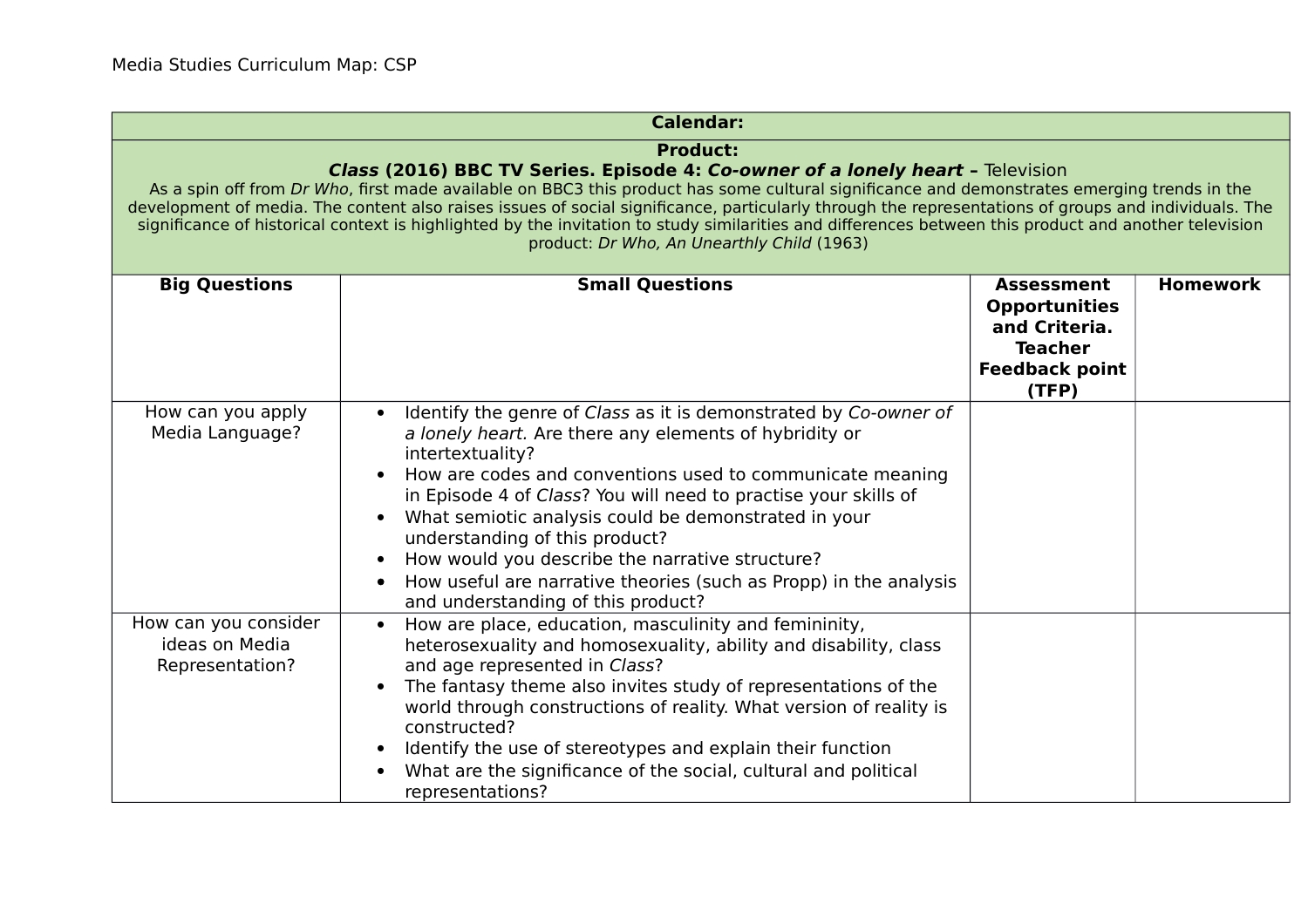|                                                                                                                                                                                                                                                    | How can these be considered in relation to the aims of the<br>producers, the target audience and the context in which the<br>series Class was produced?                                                                                                                                                                                                                                                                                                                                                                  |  |
|----------------------------------------------------------------------------------------------------------------------------------------------------------------------------------------------------------------------------------------------------|--------------------------------------------------------------------------------------------------------------------------------------------------------------------------------------------------------------------------------------------------------------------------------------------------------------------------------------------------------------------------------------------------------------------------------------------------------------------------------------------------------------------------|--|
| How can you consider<br>ideas on Media<br>Audiences?                                                                                                                                                                                               | What was the critical reception of Class and the size of its<br>audience?<br>Who was the target audience for Class and how did this affect<br>its marketing and distribution?<br>What evidence is there of specific audience targeting in Episode<br>4?<br>How did Dr Who fans react to Class?<br>What pleasures, uses and gratifications are available to the<br>audience of <i>Class</i> ? What are the factors that influence whether<br>or not audiences accept or reject the preferred readings of this<br>product? |  |
| How can you consider<br>Media Industries?                                                                                                                                                                                                          | What is the role of BBC3 within the BBC as a whole?<br>What are the broader issues arising from the convergence of<br>broadcast and online platforms for television?<br>How are programmes such as Class funded and commissioned?<br>How are television programmes regulated on different platforms<br>(e.g. broadcast, on-demand, video)?                                                                                                                                                                               |  |
| Dr. Who as an enduring<br>cultural phenomenon can be<br>studied by contrasting Class<br>(2016) and the first ever<br>episode of Dr. Who (An<br>Unearthly Child, 1963).<br>How can you consider<br>the Historical, Social<br>and Cultural Contexts? | What are the similarities and differences between these media<br>products in terms of when they were produced?<br>How do the two products reflect society and culture at the times<br>of their production?                                                                                                                                                                                                                                                                                                               |  |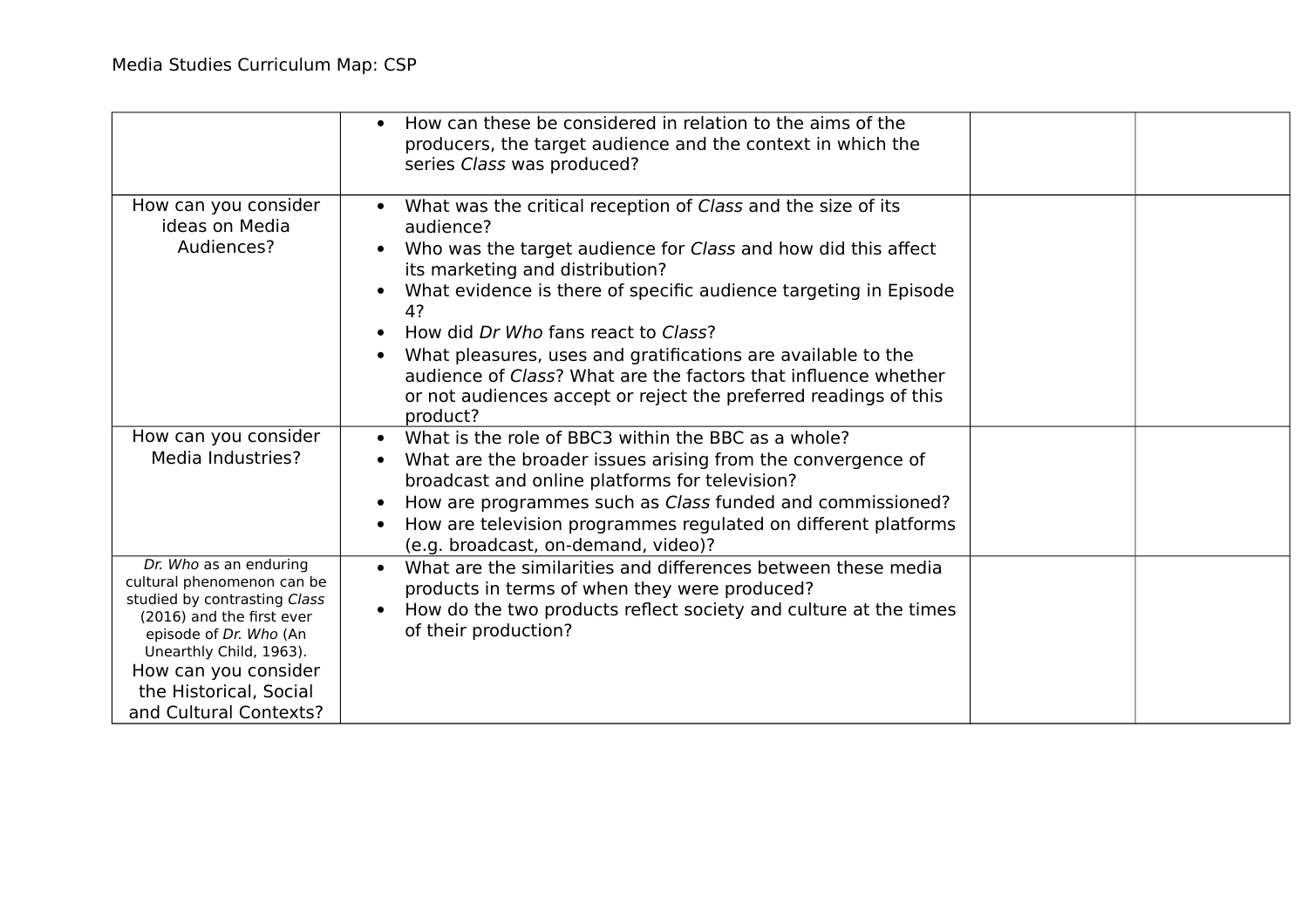#### **Product:**

## **Dr Who (1963) BBC TV Series. Episode 1: An Unearthly Child –** Television

Audio-Visual. Television. As the first ever episode of Dr. Who broadcast in 1963, An Unearthly Child has historical, cultural and social significance allowing for a comparison of changing representations of social groups with the contemporary television product Class. It provides useful opportunities for analysis using knowledge, understanding and skills drawn from the theoretical framework. It also demonstrates (by contrast) principles of development of genre conventions and the impact of new technologies on the production process.

| <b>Big Questions</b>                        | <b>Small Questions</b>                                                                                                                                                                                                                                                                                                                                                                                                                   | <b>Assessment</b><br><b>Opportunities and</b><br>Criteria. Teacher                                                                                                                                                                                                                                                                                                  | <b>Homework</b>                                                                                                                                                                                                                                                                                                                                                                                                                                                                |
|---------------------------------------------|------------------------------------------------------------------------------------------------------------------------------------------------------------------------------------------------------------------------------------------------------------------------------------------------------------------------------------------------------------------------------------------------------------------------------------------|---------------------------------------------------------------------------------------------------------------------------------------------------------------------------------------------------------------------------------------------------------------------------------------------------------------------------------------------------------------------|--------------------------------------------------------------------------------------------------------------------------------------------------------------------------------------------------------------------------------------------------------------------------------------------------------------------------------------------------------------------------------------------------------------------------------------------------------------------------------|
|                                             |                                                                                                                                                                                                                                                                                                                                                                                                                                          | <b>Feedback point (TFP)</b>                                                                                                                                                                                                                                                                                                                                         |                                                                                                                                                                                                                                                                                                                                                                                                                                                                                |
| How can you apply<br><b>Media Language?</b> | Identify the genre of Dr Who as it is<br>demonstrated by An Unearthly Child.<br>How are codes and conventions used to<br>communicate meaning in Episode 1 of Dr<br>Who?<br>What semiotic analysis could be<br>demonstrated in your understanding of<br>this product?<br>How would you describe the narrative<br>structure?<br>How useful are narrative theories (such<br>as Propp) in the analysis and<br>understanding of this product? | State 2 conventions of a<br>sci-fi that Dr who 'An<br>Unearthly Child' follows<br>and explain the<br>effectiveness (4 marks)<br>Explain how effective<br>the narrative techniques<br>are in Dr Who 'An<br>Unearthly Child' (6<br>marks)<br>How does Dr Who 'An<br>Unearthly Child' use<br>effective mise en scene<br>to communicate the sci-<br>fi genre? (8 marks) | Re-watch the episode of Dr<br>Who 'An Unearthly Child' and<br>annotate the synopsis with any<br>extra detail that you observe.<br>Think about any particular<br>effective camera shot or<br>construction choices<br>Create a mood board of<br>images to consolidate your<br>learning on the sci-fi genre.<br>Use the NICS to support your<br>image choices.<br>Identify narrative theories to<br>specific examples<br>Produce you own mind map of<br>your application of media |
|                                             |                                                                                                                                                                                                                                                                                                                                                                                                                                          |                                                                                                                                                                                                                                                                                                                                                                     | language to Dr Who 'An<br>Unearthly Child'. Revisit each                                                                                                                                                                                                                                                                                                                                                                                                                       |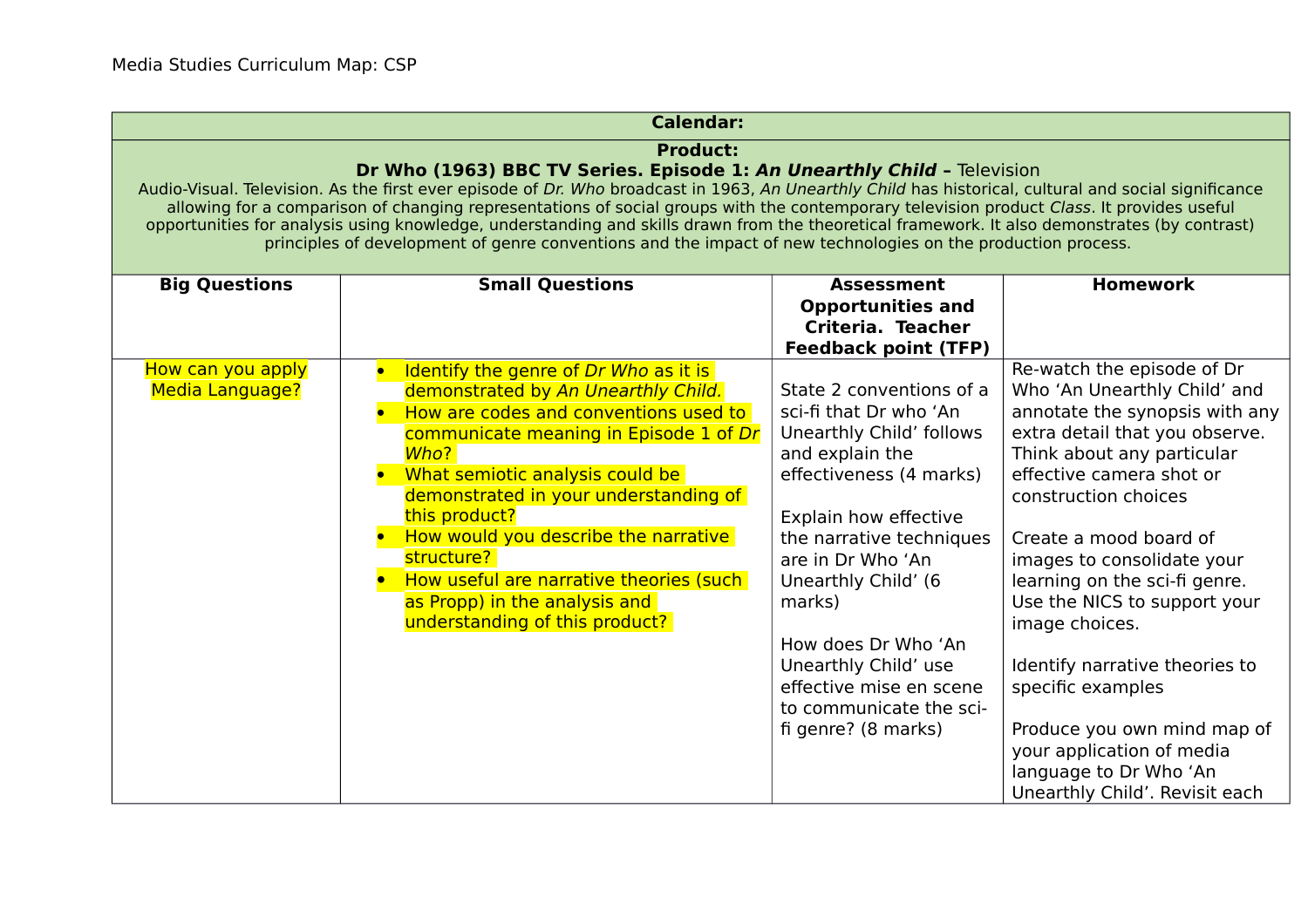|                                        |                                                                                         | section of the workbook and<br>focus on your skills of analysis<br>and use of vocabulary. |
|----------------------------------------|-----------------------------------------------------------------------------------------|-------------------------------------------------------------------------------------------|
| How can you consider                   | How are place, education, masculinity                                                   |                                                                                           |
| <b>ideas on Media</b>                  | and femininity, class and age                                                           |                                                                                           |
| <b>Representation?</b>                 | considered?                                                                             |                                                                                           |
|                                        | The fantasy theme also invites study of                                                 |                                                                                           |
|                                        | representations of the world through                                                    |                                                                                           |
|                                        | constructions of reality. What version of<br>reality is constructed?                    |                                                                                           |
|                                        | Identify the use of stereotypes and                                                     |                                                                                           |
|                                        | explain their function                                                                  |                                                                                           |
|                                        | What is the social, cultural and political                                              |                                                                                           |
|                                        | significance of representations or the                                                  |                                                                                           |
|                                        | absence of representation of some social                                                |                                                                                           |
|                                        | groups? How does this relate to the aims                                                |                                                                                           |
|                                        | of the producers, the target audience and<br>the historical context in which the series |                                                                                           |
|                                        | Dr. Who was produced?                                                                   |                                                                                           |
| How can you consider<br>ideas on Media | Who was the target audience for Dr.<br>Who?                                             |                                                                                           |
| Audiences?                             | What narrative techniques are used to                                                   |                                                                                           |
|                                        | engage the audience in Episode 1?                                                       |                                                                                           |
|                                        | What pleasures, uses and gratifications                                                 |                                                                                           |
|                                        | are available to today's audience of An                                                 |                                                                                           |
|                                        | <b>Unearthly Child?</b>                                                                 |                                                                                           |
|                                        | How may contemporary audiences                                                          |                                                                                           |
|                                        | interpret this product differently from the                                             |                                                                                           |
|                                        | original audience in the 1960s?                                                         |                                                                                           |
| How can you consider                   | What is the role of the BBC as a public                                                 |                                                                                           |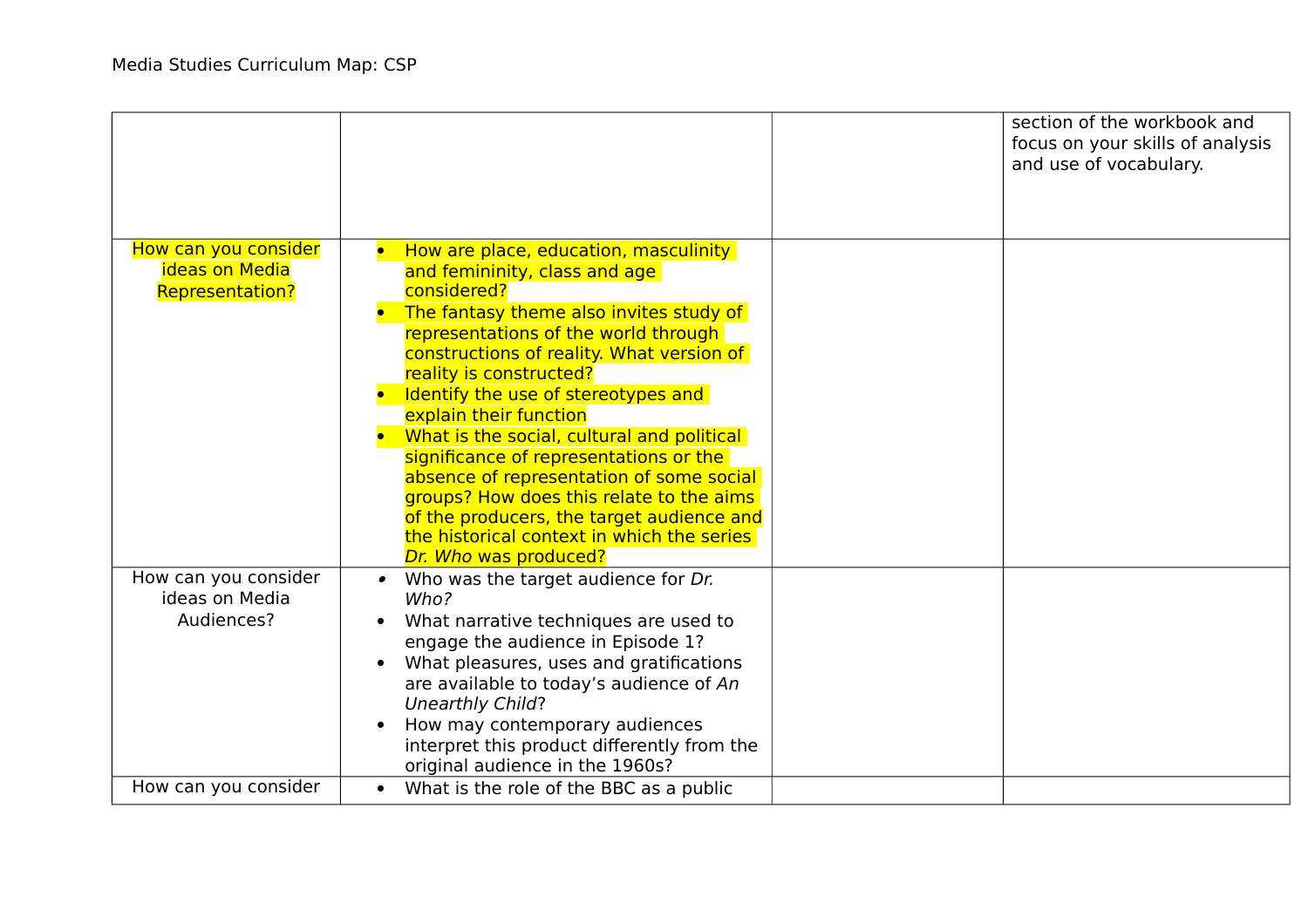| Media Industries?                                                                                                                                                                                                                                  | service broadcaster in the 1960s?<br>What are the similarities and differences<br>between An Unearthly Child and Co-<br>Owner of a Lonely Heart in terms of<br>production processes and technologies?<br>Consider the difference between the<br>television environment of the early 1960s<br>and today's multi-channel, multi-platform<br>TV landscape.<br>How important has the Dr Who franchise<br>been for the BBC? |                                                                                                                                                                                                                                                                            |  |
|----------------------------------------------------------------------------------------------------------------------------------------------------------------------------------------------------------------------------------------------------|------------------------------------------------------------------------------------------------------------------------------------------------------------------------------------------------------------------------------------------------------------------------------------------------------------------------------------------------------------------------------------------------------------------------|----------------------------------------------------------------------------------------------------------------------------------------------------------------------------------------------------------------------------------------------------------------------------|--|
| Dr. Who as an enduring<br>cultural phenomenon can be<br>studied by contrasting Class<br>(2016) and the first ever<br>episode of Dr. Who (An<br>Unearthly Child, 1963).<br>How can you consider<br>the Historical, Social<br>and Cultural Contexts? | What are the similarities and differences<br>between these media products in terms<br>of when they were produced?<br>How do the two products reflect society<br>and culture at the times of their<br>production?                                                                                                                                                                                                       | <b>TFP</b> Q2'The science<br>fiction genre deals with<br>society's changing<br>hopes and fears.' To<br>what extent is this true<br>of television drama?<br>Answer with reference to<br>the first episode of Dr<br>Who, An Unearthly Child<br>$(1963)$ $(10 \text{ marks})$ |  |

| <b>Calendar:</b>                                                            |
|-----------------------------------------------------------------------------|
| <b>Product:</b>                                                             |
| Zoella - online vlogger and blogger Online, Social and Participatory Media. |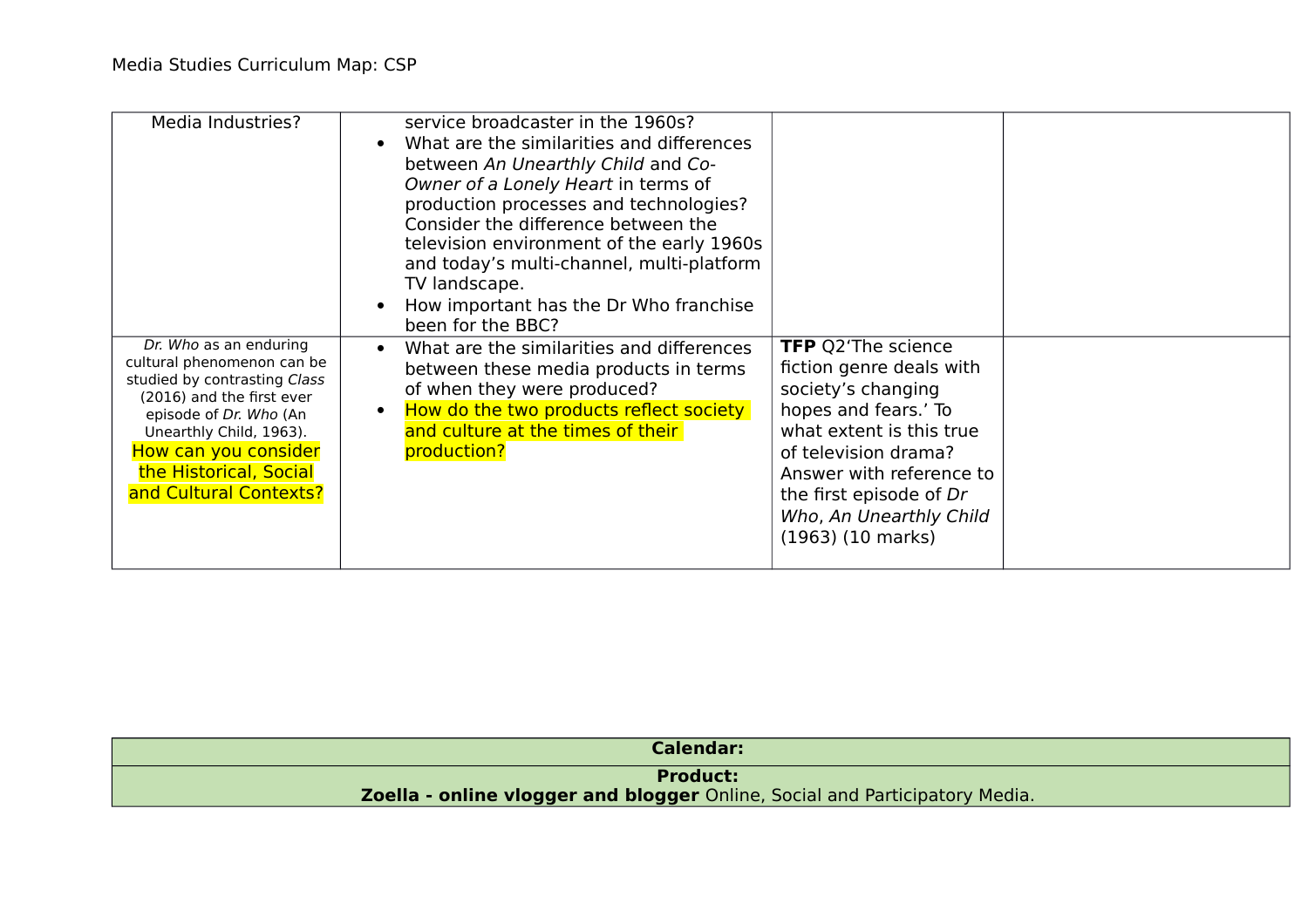**Zoella** is the name of the fashion, beauty and lifestyle vlog created by Zoe Sugg in 2009 and posted on You Tube. The vlog has been hugely successful with audiences as has her social media profile on other online and social participatory forms. She is one of the new generation of online vloggers and the success of **Zoella** has enabled Sugg to branch into a range of other forms of merchandising, increasing the scope of the potential influence she has over her target audience.

Zoella represents emerging developments in media technology and the products possess cultural significance. For many students these are products they would not normally engage with.

| <b>Big Questions</b>                                      | <b>Small Questions</b>                                                                                                                                                                                                                                                                                                                                                                                                                                                                                                                                                                                                                                                                                                                                                                                                                                                            | <b>Assessment</b><br><b>Opportunities</b><br>and Criteria.<br><b>Teacher</b><br><b>Feedback point</b><br>(TFP) | <b>Homework</b> |
|-----------------------------------------------------------|-----------------------------------------------------------------------------------------------------------------------------------------------------------------------------------------------------------------------------------------------------------------------------------------------------------------------------------------------------------------------------------------------------------------------------------------------------------------------------------------------------------------------------------------------------------------------------------------------------------------------------------------------------------------------------------------------------------------------------------------------------------------------------------------------------------------------------------------------------------------------------------|----------------------------------------------------------------------------------------------------------------|-----------------|
| How can you apply<br>Media Language?                      | What are the genre conventions of each online, social and<br>participatory form that Zoella uses?<br>For example, investigate the technical codes used in Zoella's<br>vlogs and the effect they have on the audience.<br>How does Zoella's use of verbal codes importantly connect with<br>her audience?<br>How can you use your skills of semiotic analysis to deconstruct<br>photographic images on her Facebook page and/or Instagram<br>and consider their function in creating Zoella's brand?<br>How are verbal codes used in Zoella's Twitter posts by her<br>followers and how does this illuminate the revealing nature of<br>the relationship Zoella enjoys with her followers?<br>How have these various codes become established as<br>conventions of this media form?<br>What is the narrative structure of a typical Zoella presentation<br>on her YouTube channel? |                                                                                                                |                 |
| How can you consider<br>ideas on Media<br>Representation? | How does Zoella represent herself? What people is she seen<br>$\bullet$<br>with? What products does she endorse and what settings does<br>she inhabits?<br>To what extent does Zoella embody and reinforce gender<br>stereotyping?                                                                                                                                                                                                                                                                                                                                                                                                                                                                                                                                                                                                                                                |                                                                                                                |                 |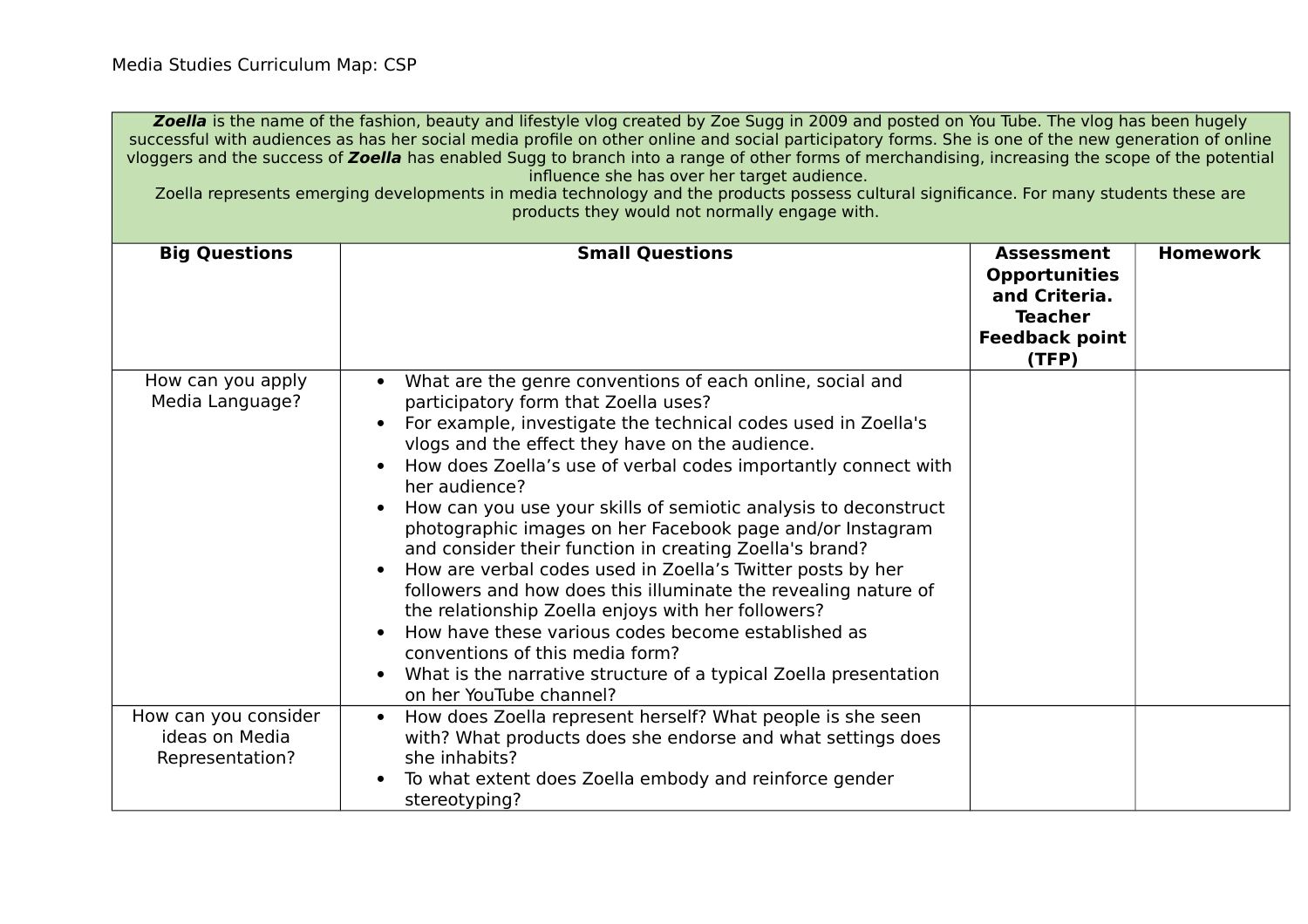|                                                                                 | How is Zoella's representation central to the creation of her<br>brand? Some critics argue that she trivialises female gender<br>identity.<br>How does she represents herself across the online, social and<br>participatory forms she uses?<br>What are her interests, her concerns, her friendships, values and<br>beliefs?<br>What sort of critical reception has Zoella had?<br>How fair are the criticisms and positive endorsements?                                                                                                                                                                                                       |  |
|---------------------------------------------------------------------------------|--------------------------------------------------------------------------------------------------------------------------------------------------------------------------------------------------------------------------------------------------------------------------------------------------------------------------------------------------------------------------------------------------------------------------------------------------------------------------------------------------------------------------------------------------------------------------------------------------------------------------------------------------|--|
| How can you consider<br>ideas on Media<br>Audiences?                            | What are the demographics and psychographics of Zoella's<br>target audience and why she has proven to be so popular with<br>them?<br>What is the nature of her appeal? What evidence is there for<br>specific audience targeting in her online and social participatory<br>products?<br>What opportunities are there for audience participation across<br>Zoella's online products and consider the types of pleasure, uses<br>and gratifications that are available for the intended audience of<br>these products?<br>Consider the extent of Zoella's influence on her target audience<br>and the potential to generate oppositional readings. |  |
| How can you consider<br>Media Industries?                                       | Track the development of Zoella as a commercial brand.<br>$\bullet$<br>How does she use her online presence for self-promotion?<br>How has she has generated a substantial income through her<br>online, social and participatory forms?<br>Who has she formed collaborations with and what are the<br>benefits for her commercial partners in this move away from<br>more traditional forms of marketing and promotion?<br>What are the implications for traditional media industries of the<br>$\bullet$<br>success of online vloggers such as Zoella?                                                                                         |  |
| Zoella has emerged as an<br>important cultural and<br>commercial influence. Her | Does Zoella also promote a certain set of lifestyle values and<br>ideals alongside discussion of make-up and fashion? Clearly this<br>invites comparison to be drawn with Kim Kardashian and Lara                                                                                                                                                                                                                                                                                                                                                                                                                                                |  |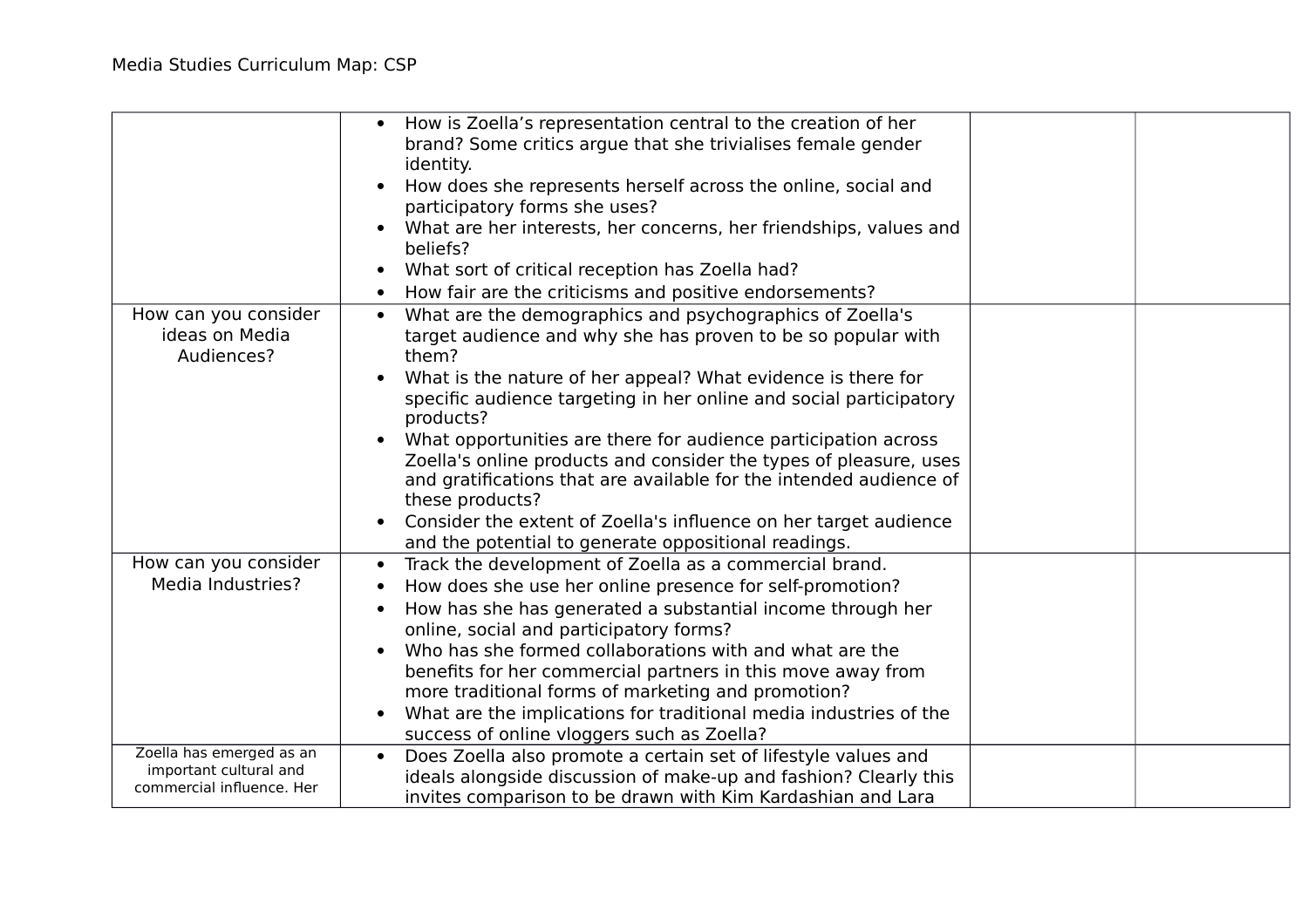| success illustrates the<br>growing exploitation of<br>technological developments<br>in the media to create a new<br>generation of on-line<br>celebrities. Her online<br>presence also draws upon the<br>effect of participatory<br>audiences and the nature of<br>the link between celebrities<br>and their fans<br>How can you consider<br>the Historical, Social | Croft as role models and their potential to create powerful<br>messages which contribute to shaping contemporary values and<br>beliefs. |  |
|--------------------------------------------------------------------------------------------------------------------------------------------------------------------------------------------------------------------------------------------------------------------------------------------------------------------------------------------------------------------|-----------------------------------------------------------------------------------------------------------------------------------------|--|
| and Cultural Contexts?                                                                                                                                                                                                                                                                                                                                             |                                                                                                                                         |  |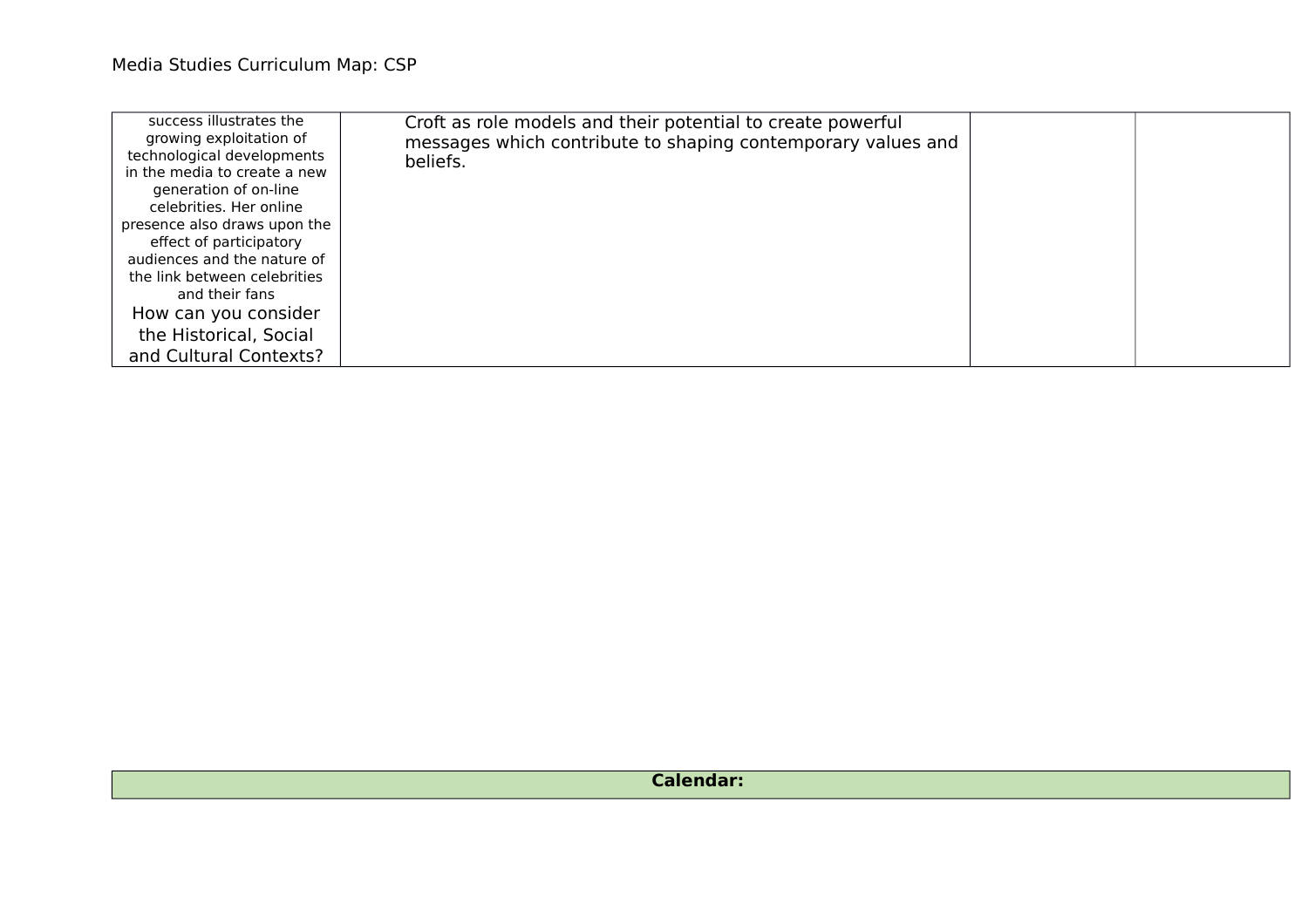#### **Product: Kim Kardashian; Hollywood** - video game

Product: Kim Kardashian social media – Online, social and participatory

https://www.facebook.com/kimkardashian

https://twitter.com/kimkardashian?lang

The goal of this video game is to increase your fame and reputation by working your way up to join an A list of celebrity status. The product has cultural significance as it epitomises our society's interest in fame and celebrity. The narrative of the game also reflects our consumerist culture and along with the other online platforms that Kardashian uses, demonstrates how technological developments in the media are being exploited by famous people for commercial gain and to increase their public profile.

| <b>Big Questions</b>                                      | <b>Small Questions</b>                                                                                                                                                                                                                                                                                                                                                                                                                                                                                   | <b>Assessment</b><br><b>Opportunities</b><br>and Criteria.<br><b>Teacher</b><br><b>Feedback point</b><br>(TFP) | <b>Homework</b> |
|-----------------------------------------------------------|----------------------------------------------------------------------------------------------------------------------------------------------------------------------------------------------------------------------------------------------------------------------------------------------------------------------------------------------------------------------------------------------------------------------------------------------------------------------------------------------------------|----------------------------------------------------------------------------------------------------------------|-----------------|
| How can you apply<br>Media Language?                      | What are the narrative ingredients used in the game such as<br>character types, settings and events?<br>What types of characters do we meet, where are they and what<br>are they doing? How does the game play drive the narrative and<br>how does the player impact on the action?<br>How would you describe the visual appeal of the game?<br>What semiotic analysis could you consider?<br>How does the choice of elements in KKH represent the world in a<br>way that puts over messages and values? |                                                                                                                |                 |
| How can you consider<br>ideas on Media<br>Representation? | How are femininity and masculinity, place, class and age<br>represented?<br>To what extent has Kardashian been able to control her<br>representation here? What types of stereotypes are featured in<br>the game and how do they appeal to the target audience for the<br>game?<br>How do the use of representation can encourage audiences to<br>aspire to a particular type of lifestyle or to adopt a particular<br>type of appearance?                                                               |                                                                                                                |                 |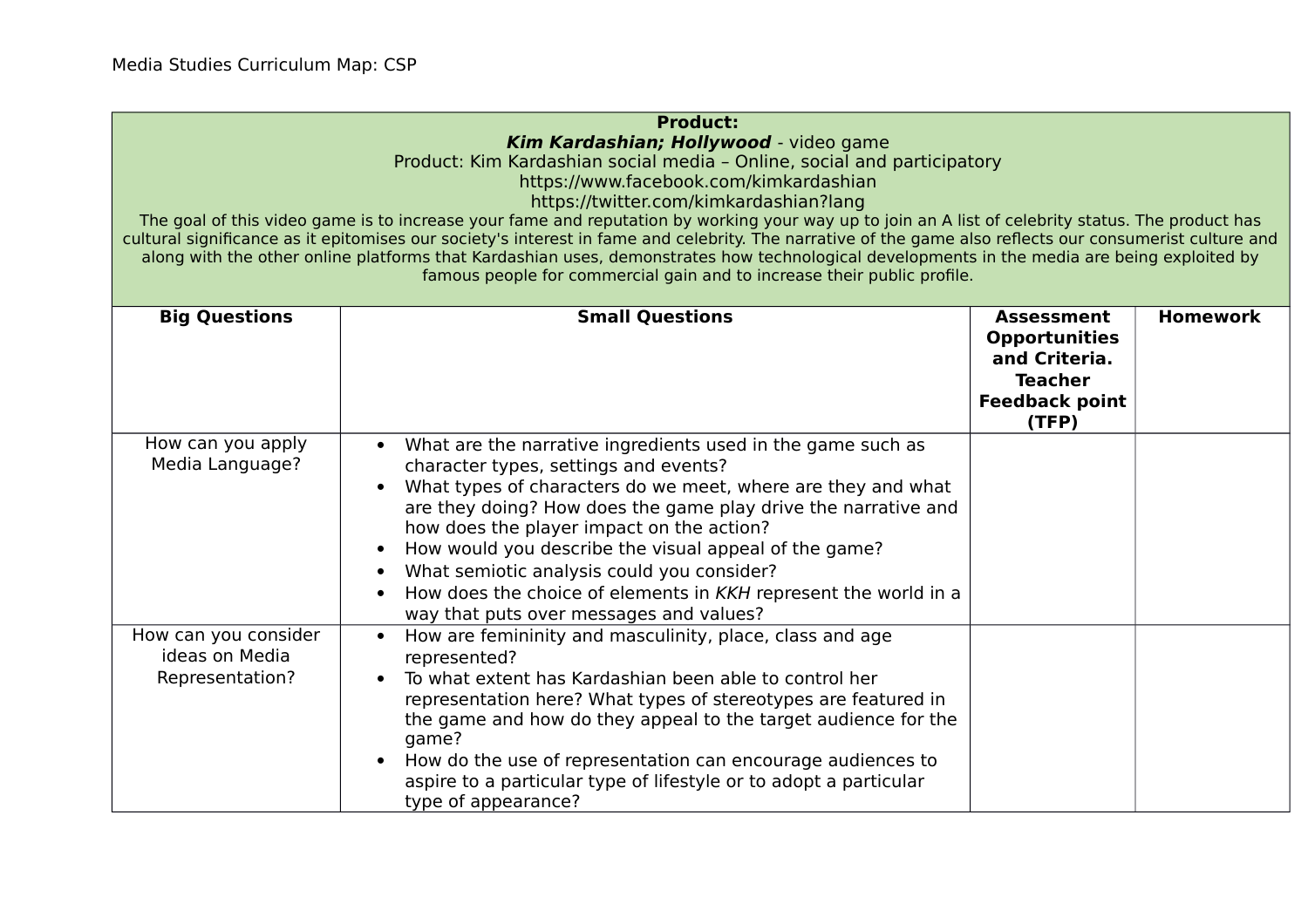|                                                                                                                                                                                                                                                                                        | Are there any types of social groups not represented? Discuss a<br>feminist approach to the representations in the game.                                                                                                                                                                                                                                                                                                                                                                                                                                                                                                                                                                                 |  |
|----------------------------------------------------------------------------------------------------------------------------------------------------------------------------------------------------------------------------------------------------------------------------------------|----------------------------------------------------------------------------------------------------------------------------------------------------------------------------------------------------------------------------------------------------------------------------------------------------------------------------------------------------------------------------------------------------------------------------------------------------------------------------------------------------------------------------------------------------------------------------------------------------------------------------------------------------------------------------------------------------------|--|
| How can you consider<br>ideas on Media<br>Audiences?                                                                                                                                                                                                                                   | How have the demographics of game players shifted away from<br>the dominance of male players and describe the target audience<br>for this video game?<br>What types of pleasures does playing the game offer them?<br>Is the Uses and Gratification theory helpful in understanding the<br>appeal of this game?<br>Consider the types of influence this product might have on<br>audiences.<br>What are the views on the influence of gaming? Often critics<br>point to their negative influence on audiences and this might be<br>a good place to begin your investigation.<br>What materials are used to advertise and market the game?<br>What does this tell you about the intended target audience? |  |
| How can you consider<br>Media Industries?                                                                                                                                                                                                                                              | What effect has the institution responsible for KKH had on the<br>product?<br>How does the game and Kim Kardashian's online presence<br>demonstrate convergence?<br>How are video games such as KKH regulated and rated?<br>Has KKH been commercially successful?<br>What does KKH tell us about the ways in which the video game<br>industry is changing and developing?                                                                                                                                                                                                                                                                                                                                |  |
| The emergence of Kim<br>Kardashian as a cultural<br>phenomenon can be<br>compared with the impact<br>and influence of both Lara<br>Croft and Zoella. All three<br>invite comparisons in terms<br>of their cultural influences on<br>gender identity and power.<br>How can you consider | How do all three reflect the nature of online participatory<br>$\bullet$<br>audiences and the link between celebrities and their followers?                                                                                                                                                                                                                                                                                                                                                                                                                                                                                                                                                              |  |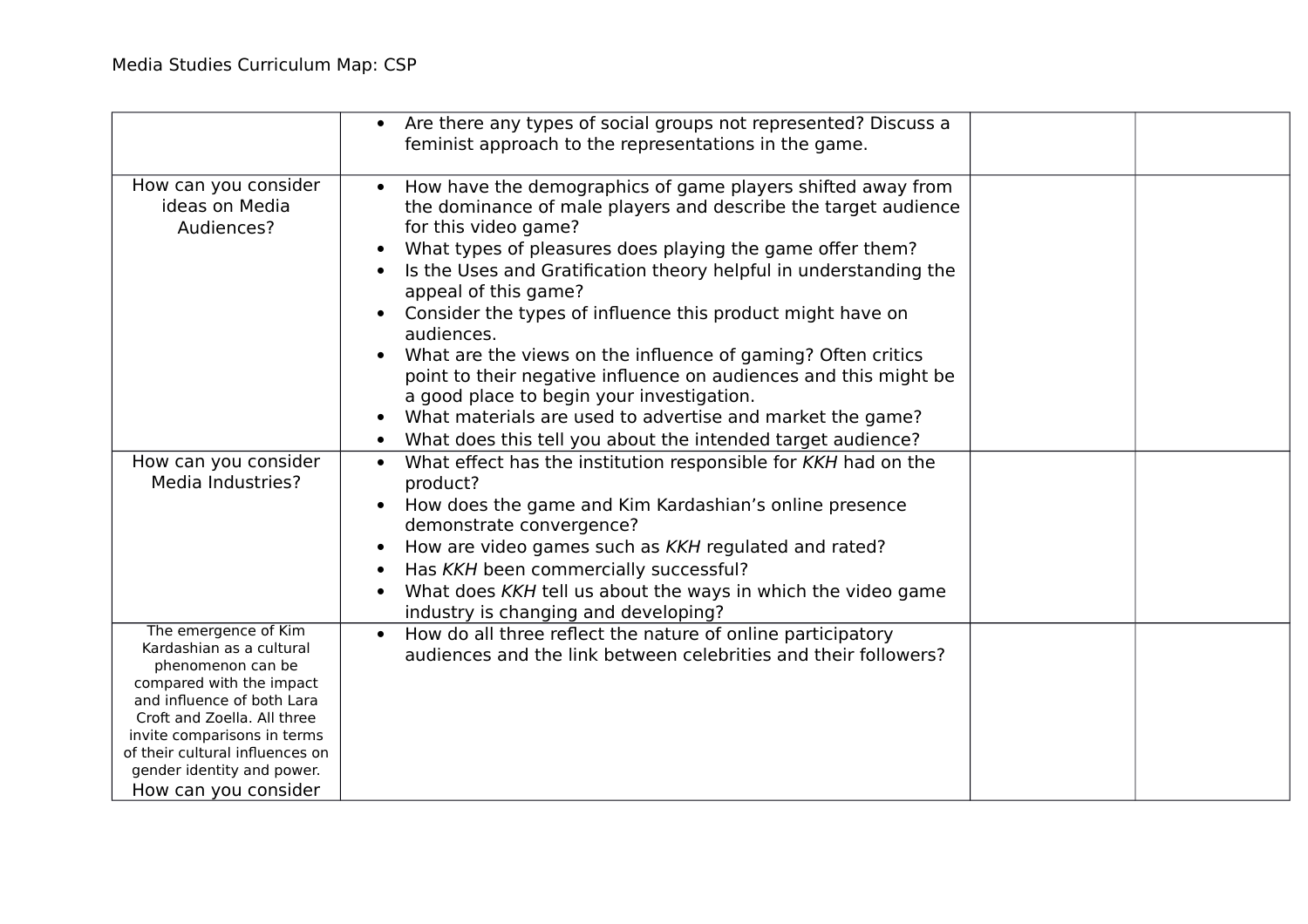| the<br>50cial<br>.<br>: Filstorical. |  |  |
|--------------------------------------|--|--|
| and<br>Contexts?<br>ult<br>urai      |  |  |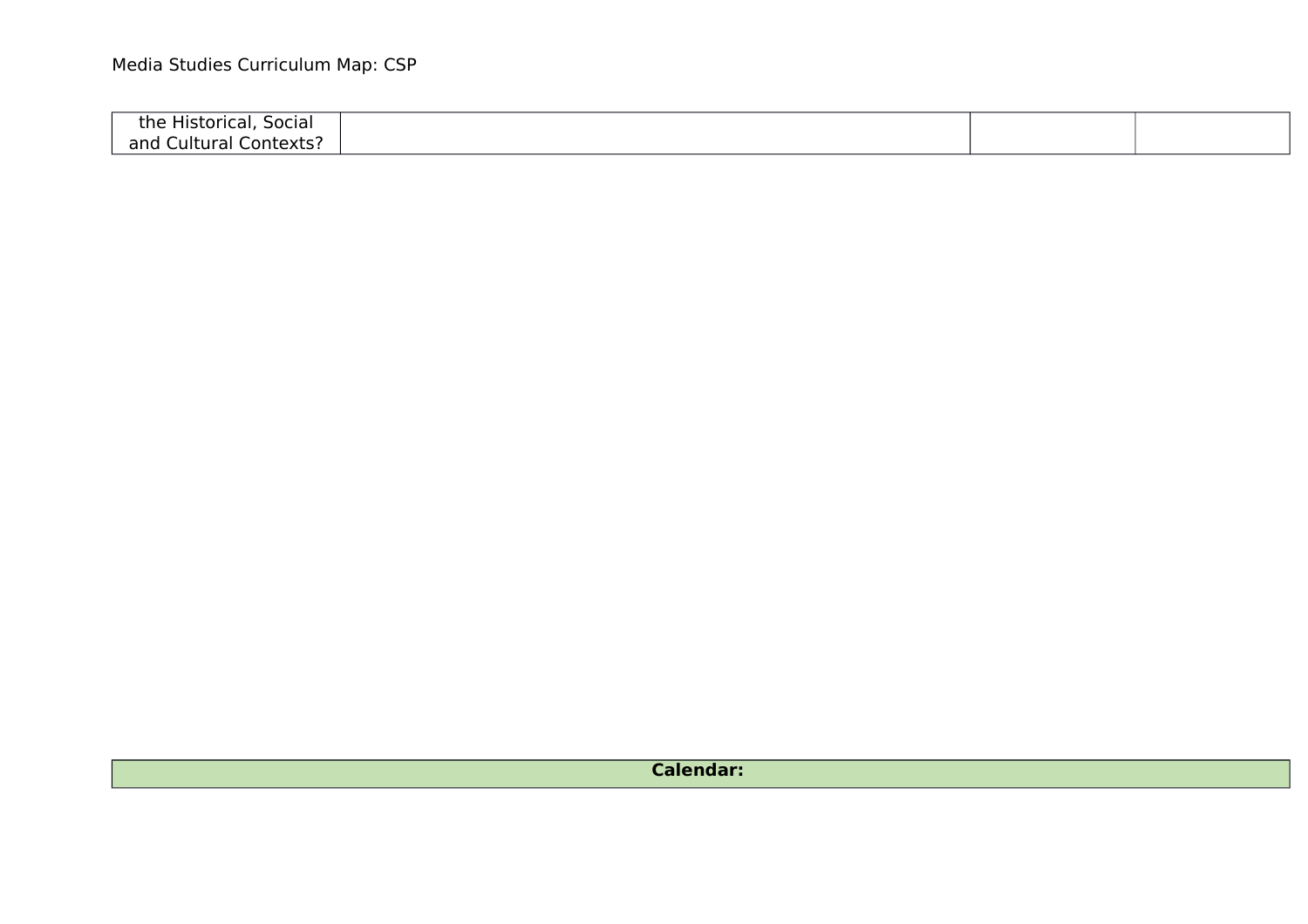# **Product: Lara Croft Go (2015)**

Lara Croft Go forms part of the Tomb Raider video games franchise. Since its first launch in 1996, the franchise has enjoyed phenomenal global success and has cultural and historical significance, both in terms of the function and representation of female characters in gaming and in the development of the gaming industry itself. As a game character, Lara Croft has polarised opinions, some viewing her as a positive female role model whilst others are critical of her appearance. There are strongly contrasting views of the perceived quality of the Tomb Raider games. However, there can be no doubt of the commercial success of the franchise. Lara Croft's success transcends many media forms and platforms including big budget Hollywood films, comic books and novels.

| <b>Big Questions</b>                 | <b>Small Questions</b>                                                                                                                                                                                                                                                                                                                                                                                                                                                                                                                                                                                                                                                                                                                                                                     | <b>Assessment</b><br><b>Opportunities</b><br>and Criteria.<br><b>Teacher</b><br><b>Feedback point</b><br>(TFP) | <b>Homework</b> |
|--------------------------------------|--------------------------------------------------------------------------------------------------------------------------------------------------------------------------------------------------------------------------------------------------------------------------------------------------------------------------------------------------------------------------------------------------------------------------------------------------------------------------------------------------------------------------------------------------------------------------------------------------------------------------------------------------------------------------------------------------------------------------------------------------------------------------------------------|----------------------------------------------------------------------------------------------------------------|-----------------|
| How can you apply<br>Media Language? | What are the narrative ingredients of Lara Croft Go?<br>What are the features of storytelling and consider the<br>importance of narrative devices such as character, setting,<br>narrative conflicts and their resolution?<br>What divisions are there between the traditional heroic figure<br>(Lara Croft) and the opponents she encounters during the<br>course of the game?<br>What elements are there of the action adventure genre, where<br>these are located in the context of a turn based puzzle game?<br>What connotations of various elements including Lara Croft's<br>appearance are there in the music and game settings?<br>Are there any elements of intertextuality?<br>How would you describe the visual appeal of the game?<br>What semiotic analysis can be included? |                                                                                                                |                 |
| How can you consider                 | How is Lara Croft herself as the central protagonist in the game?<br>$\bullet$                                                                                                                                                                                                                                                                                                                                                                                                                                                                                                                                                                                                                                                                                                             |                                                                                                                |                 |
| ideas on Media<br>Representation?    | To what extent does she conform or subvert the stereotype of<br>the female role and identity?                                                                                                                                                                                                                                                                                                                                                                                                                                                                                                                                                                                                                                                                                              |                                                                                                                |                 |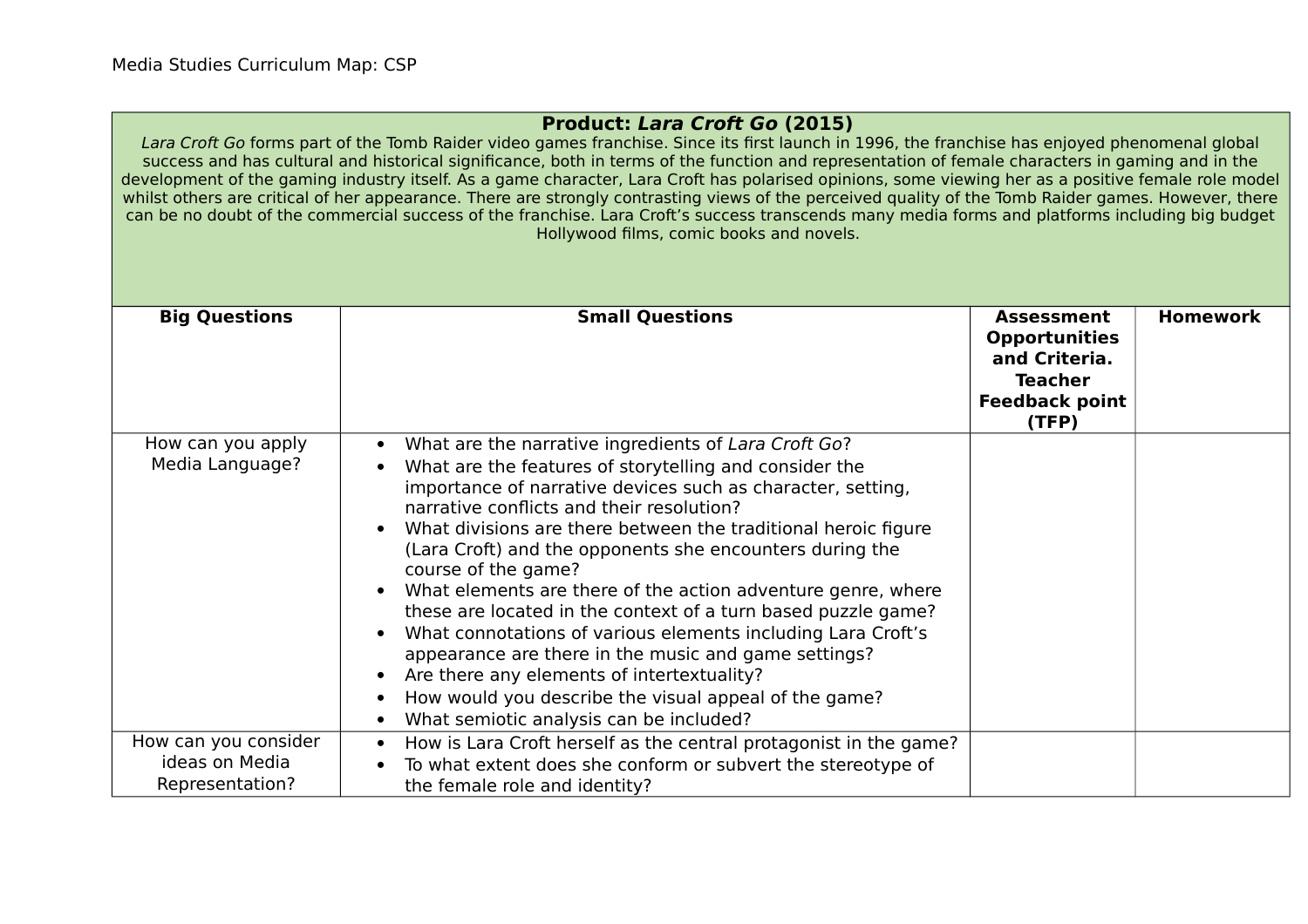| How can you consider<br>ideas on Media<br>Audiences?                                                                                                                                                            | Why is her appearance and behaviour in the game important in<br>investigating if she adopts characteristics of masculine gender<br>identity?<br>What type of audiences does she appeal to?<br>How are good and evil represented?<br>How is time and place represented?<br>Who was the target audience for this video game and what<br>$\bullet$<br>types of pleasures does playing the game offer them?<br>How do games such as LCG fulfil audience needs and desires?<br>Consider the types of influence this product might have on<br>audiences.<br>What are the views on the influence of gaming? Often critics<br>point to their negative influence on audiences and this might be<br>a good place to begin your investigation.<br>What materials are used to advertise and market the game?<br>What does this tell you about the intended target audience?<br>Investigate and comment on reviews of the game. |  |
|-----------------------------------------------------------------------------------------------------------------------------------------------------------------------------------------------------------------|--------------------------------------------------------------------------------------------------------------------------------------------------------------------------------------------------------------------------------------------------------------------------------------------------------------------------------------------------------------------------------------------------------------------------------------------------------------------------------------------------------------------------------------------------------------------------------------------------------------------------------------------------------------------------------------------------------------------------------------------------------------------------------------------------------------------------------------------------------------------------------------------------------------------|--|
| How can you consider                                                                                                                                                                                            | What effect has the institution responsible for KKH had on the                                                                                                                                                                                                                                                                                                                                                                                                                                                                                                                                                                                                                                                                                                                                                                                                                                                     |  |
| Media Industries?                                                                                                                                                                                               | product?<br>How does the game and Kim Kardashian's online presence                                                                                                                                                                                                                                                                                                                                                                                                                                                                                                                                                                                                                                                                                                                                                                                                                                                 |  |
|                                                                                                                                                                                                                 | demonstrate convergence?<br>How are video games such as KKH regulated and rated?<br>Has KKH been commercially successful?<br>What does KKH tell us about the ways in which the video game<br>industry is changing and developing?                                                                                                                                                                                                                                                                                                                                                                                                                                                                                                                                                                                                                                                                                  |  |
| The emergence of Lara Croft<br>as a commercial brand can<br>be studied and compared<br>with the impact and influence<br>of both Kim Kardashian and<br>Zoella. All three invite<br>comparisons in terms of their | How do all three reflect the nature of online participatory<br>audiences and the link between celebrities and their followers?<br>In terms of gender representation, do you see Lara Croft as an<br>exception or an example of a wider problem in the video game<br>industry?                                                                                                                                                                                                                                                                                                                                                                                                                                                                                                                                                                                                                                      |  |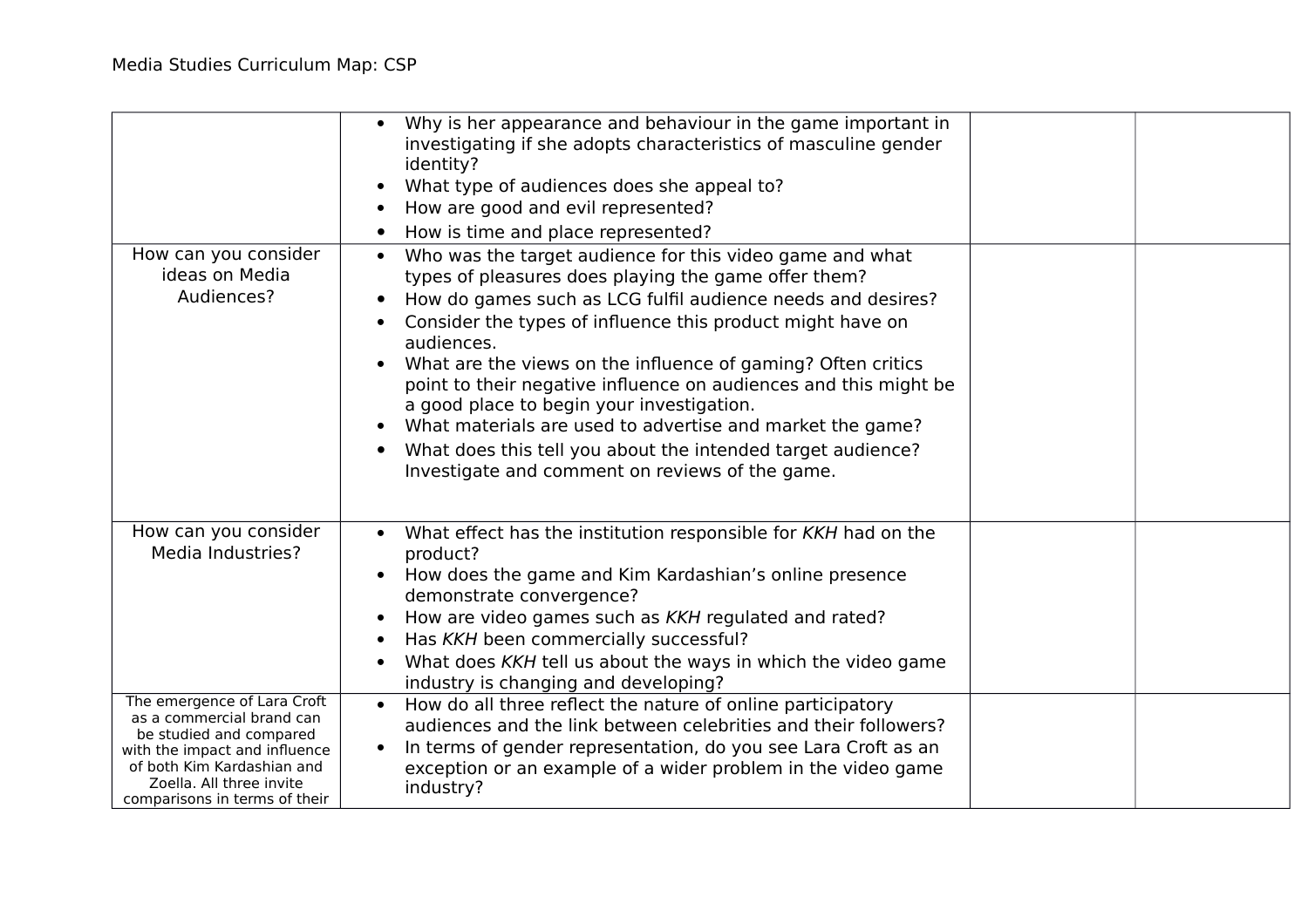| cultural influences on female |  |  |
|-------------------------------|--|--|
| gender identity and power     |  |  |
| How can you consider          |  |  |
| the Historical, Social        |  |  |
| and Cultural Contexts?        |  |  |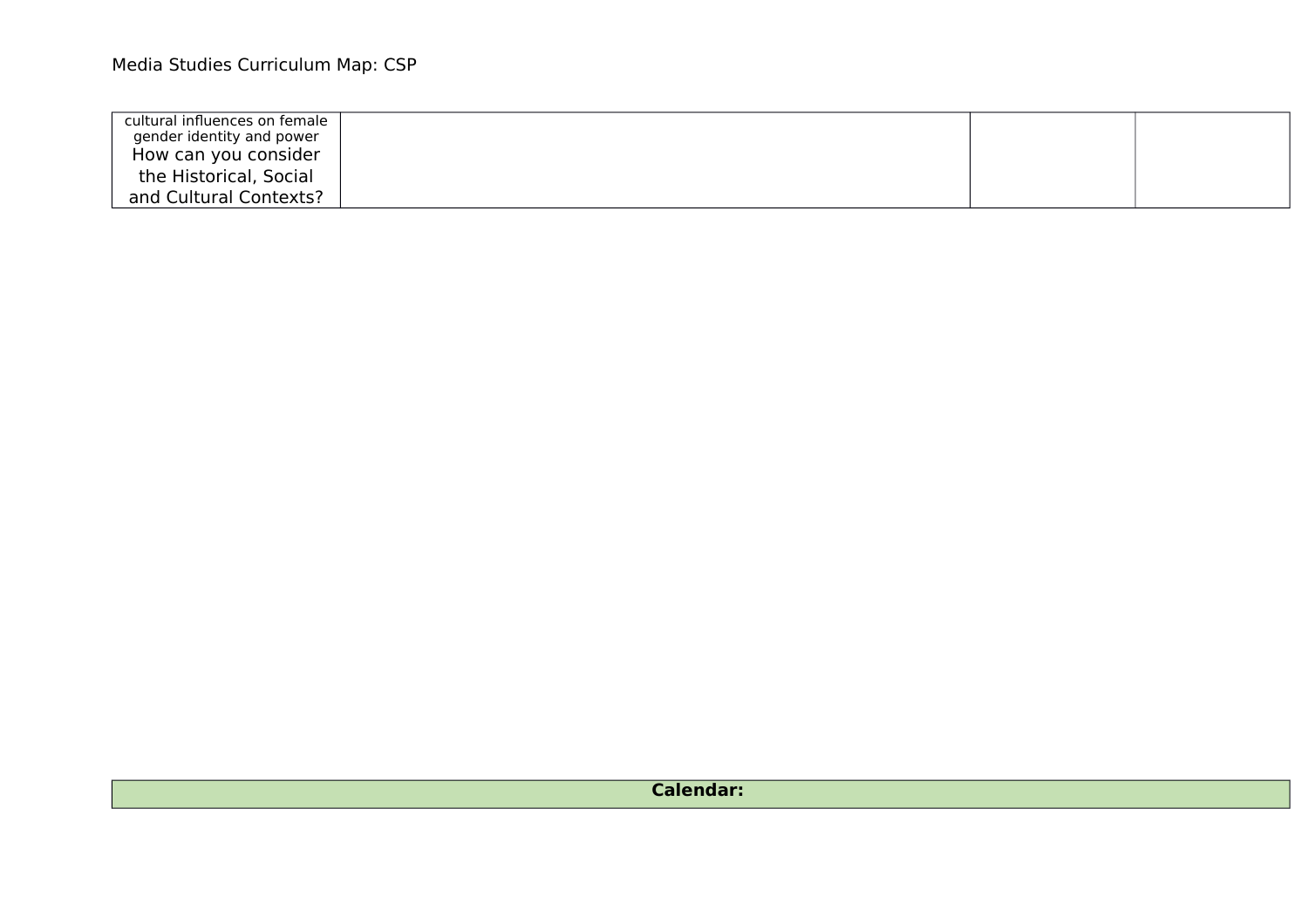### **Product: Newspapers –The Daily Mirror Edition:** Changes yearly

The Daily Mirror is a national daily tabloid newspaper that has social, cultural and political significance. Comparison is invited with The Times which targets a different audience demographic and has a different political and ideological viewpoint.

| <b>Big Questions</b>                                      | <b>Small Questions</b>                                                                                                                                                                                                                                                                                                                                                                                                                                                                                                                       | <b>Assessment</b><br><b>Opportunities</b><br>and Criteria.<br><b>Teacher</b><br><b>Feedback point</b><br>(TFP) | <b>Homework</b> |
|-----------------------------------------------------------|----------------------------------------------------------------------------------------------------------------------------------------------------------------------------------------------------------------------------------------------------------------------------------------------------------------------------------------------------------------------------------------------------------------------------------------------------------------------------------------------------------------------------------------------|----------------------------------------------------------------------------------------------------------------|-----------------|
| How can you apply<br>Media Language?                      | Analysis of the Daily Mirror front page and story will develop an<br>understanding.<br>What are the conventions of newspapers - headlines, selection<br>of image, choice of written language, formatting? How are these<br>used to communicate meaning?<br>How do choices made in the construction of the front page and<br>story influence meaning, including creating narratives?<br>How does this compare with the front page and the same story<br>in The Times newspaper - similarities and differences - should<br>also be considered. |                                                                                                                |                 |
| How can you consider<br>ideas on Media<br>Representation? | How are social groups, issues or events featured on the front<br>page and in the news story represented?<br>How are selections made to construct versions of reality, convey<br>particular points of view, messages, values and beliefs which<br>reflect the political and ideological position of the Daily Mirror<br>and direct the audience towards particular interpretations of the<br>content?                                                                                                                                         |                                                                                                                |                 |
| How can you consider<br>ideas on Media                    | What is the target audience for the Daily Mirror as defined in<br>$\bullet$<br>terms of NRS categories and demographics? How does this                                                                                                                                                                                                                                                                                                                                                                                                       |                                                                                                                |                 |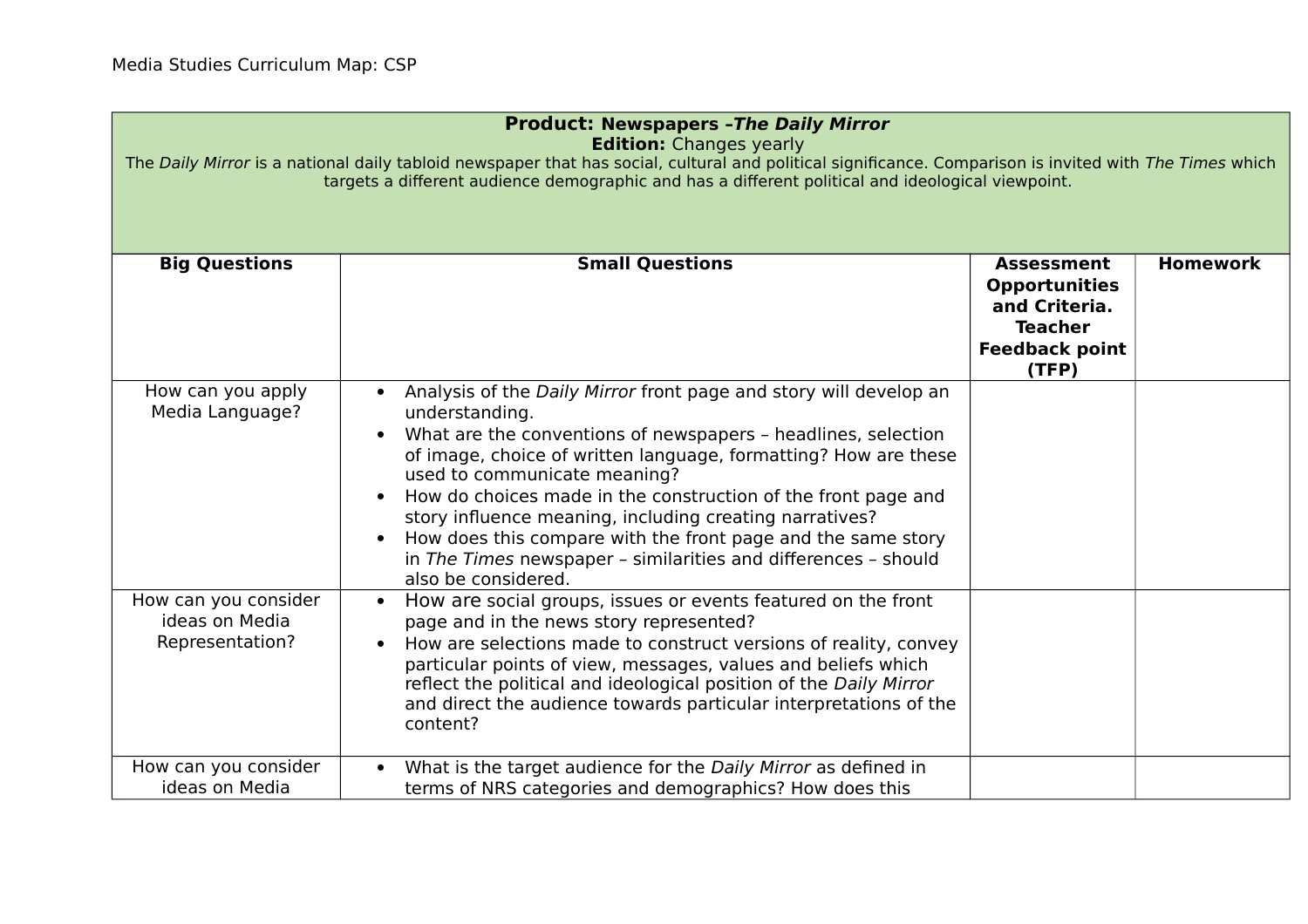| Audiences?                                                               | compare with that of The Times?<br>How does the newspaper attract its audience?<br>What pleasures are offered to readers of the Daily Mirror?<br>Does the newspaper position its reader to be Active or Passive?<br>What opportunities are offered to audiences to negotiate or<br>reject the preferred reading?                                                                            |  |
|--------------------------------------------------------------------------|---------------------------------------------------------------------------------------------------------------------------------------------------------------------------------------------------------------------------------------------------------------------------------------------------------------------------------------------------------------------------------------------|--|
| How can you consider<br>Media Industries?                                | What is the market position of this product?<br>What are the circulation figures and how have they changed?<br>Who owns the Daily Mirror and how is the organisation<br>responding to the challenges to traditional newspapers from<br>digital platforms?<br>What trends are towards convergence of media platforms in the<br>case of the DM? How and why are British newspapers regulated? |  |
| How can you consider<br>the Historical, Social<br>and Cultural Contexts? | What is the future role of the press?<br>What are the arguments for and against press freedom?<br>What are the issues surrounding press intrusion, the ethics and<br>working practices of newspaper journalists?<br>What are the Daily Mirror's political leanings and how they are<br>reflected in the content you have studied?                                                           |  |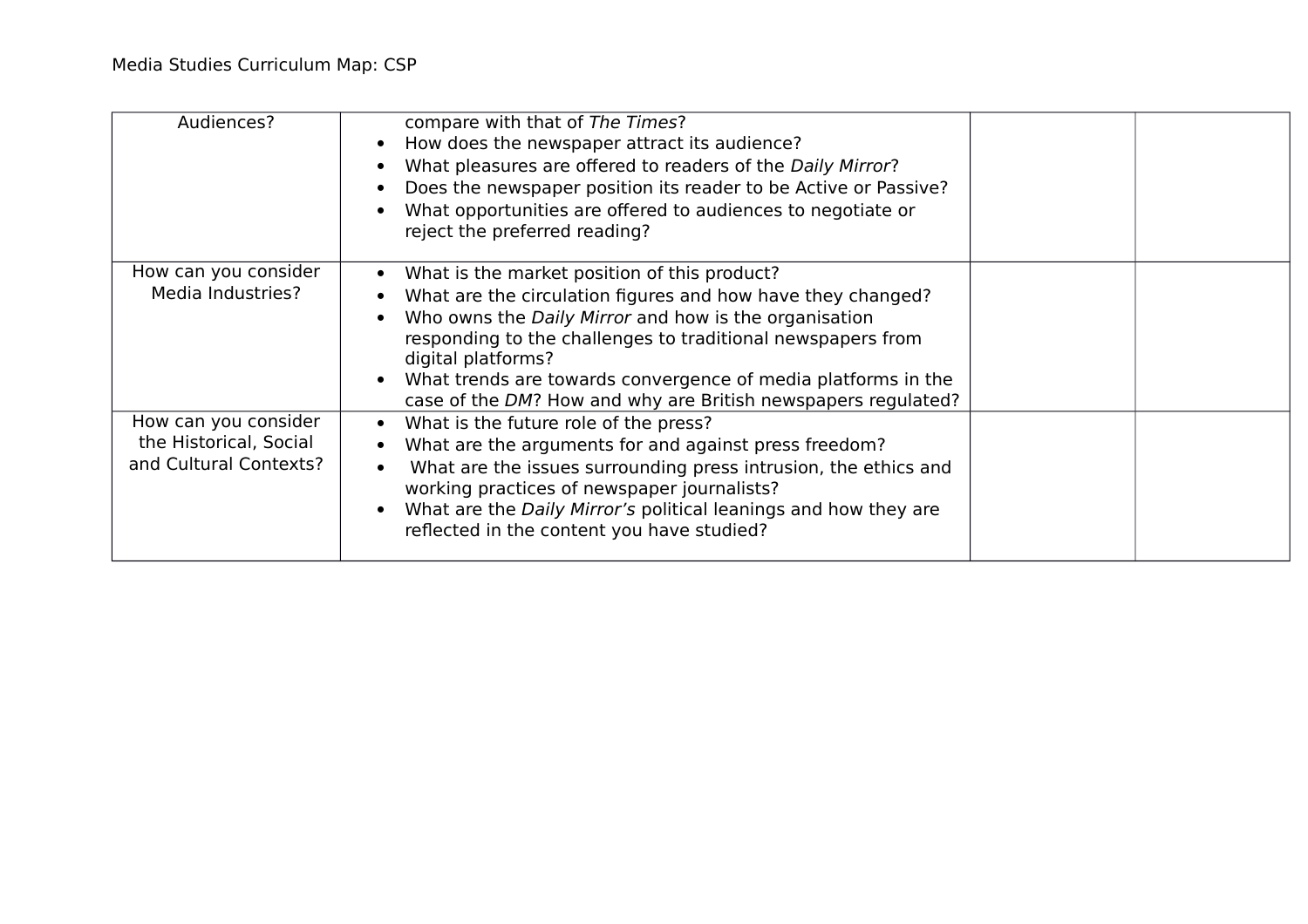| <b>Calendar:</b>                                                                                                                                                                                                                                                                                                                           |                                                                                                                                                                                                                                                                                                                                                                                                                                                                                                                                                                  |                                                                                                                |                 |
|--------------------------------------------------------------------------------------------------------------------------------------------------------------------------------------------------------------------------------------------------------------------------------------------------------------------------------------------|------------------------------------------------------------------------------------------------------------------------------------------------------------------------------------------------------------------------------------------------------------------------------------------------------------------------------------------------------------------------------------------------------------------------------------------------------------------------------------------------------------------------------------------------------------------|----------------------------------------------------------------------------------------------------------------|-----------------|
| <b>Product: Newspapers - The Times</b><br><b>Edition:</b> Changes yearly<br>The Times is a high status national daily broadsheet newspaper that has social, cultural and political significance. Comparison is invited with the<br>Daily Mirror which has a different target audience and a different political and ideological viewpoint. |                                                                                                                                                                                                                                                                                                                                                                                                                                                                                                                                                                  |                                                                                                                |                 |
| <b>Big Questions</b>                                                                                                                                                                                                                                                                                                                       | <b>Small Questions</b>                                                                                                                                                                                                                                                                                                                                                                                                                                                                                                                                           | <b>Assessment</b><br><b>Opportunities</b><br>and Criteria.<br><b>Teacher</b><br><b>Feedback point</b><br>(TFP) | <b>Homework</b> |
| How can you apply<br>Media Language?                                                                                                                                                                                                                                                                                                       | Analysis of the Daily Mirror front page and story will develop an<br>understanding.<br>What are the conventions of newspapers - headlines, selection<br>$\bullet$<br>of image, choice of written language, formatting? How are these<br>used to communicate meaning?<br>How do choices made in the construction of the front page and<br>story influence meaning, including creating narratives?<br>How does this compare with the front page and the same story<br>in The Daily Mirror newspaper - similarities and differences -<br>should also be considered. |                                                                                                                |                 |
| How can you consider<br>ideas on Media<br>Representation?                                                                                                                                                                                                                                                                                  | How are social groups, issues or events featured on the front<br>$\bullet$<br>page and in the news story represented?<br>How are selections made to construct versions of reality, convey<br>particular points of view, messages, values and beliefs which<br>reflect the political and ideological position of The Times and<br>direct the audience towards particular interpretations of the<br>content?                                                                                                                                                       |                                                                                                                |                 |
| How can you consider<br>ideas on Media                                                                                                                                                                                                                                                                                                     | What is the target audience for The Times as defined in terms of<br>NRS categories and demographics? How does this compare with                                                                                                                                                                                                                                                                                                                                                                                                                                  |                                                                                                                |                 |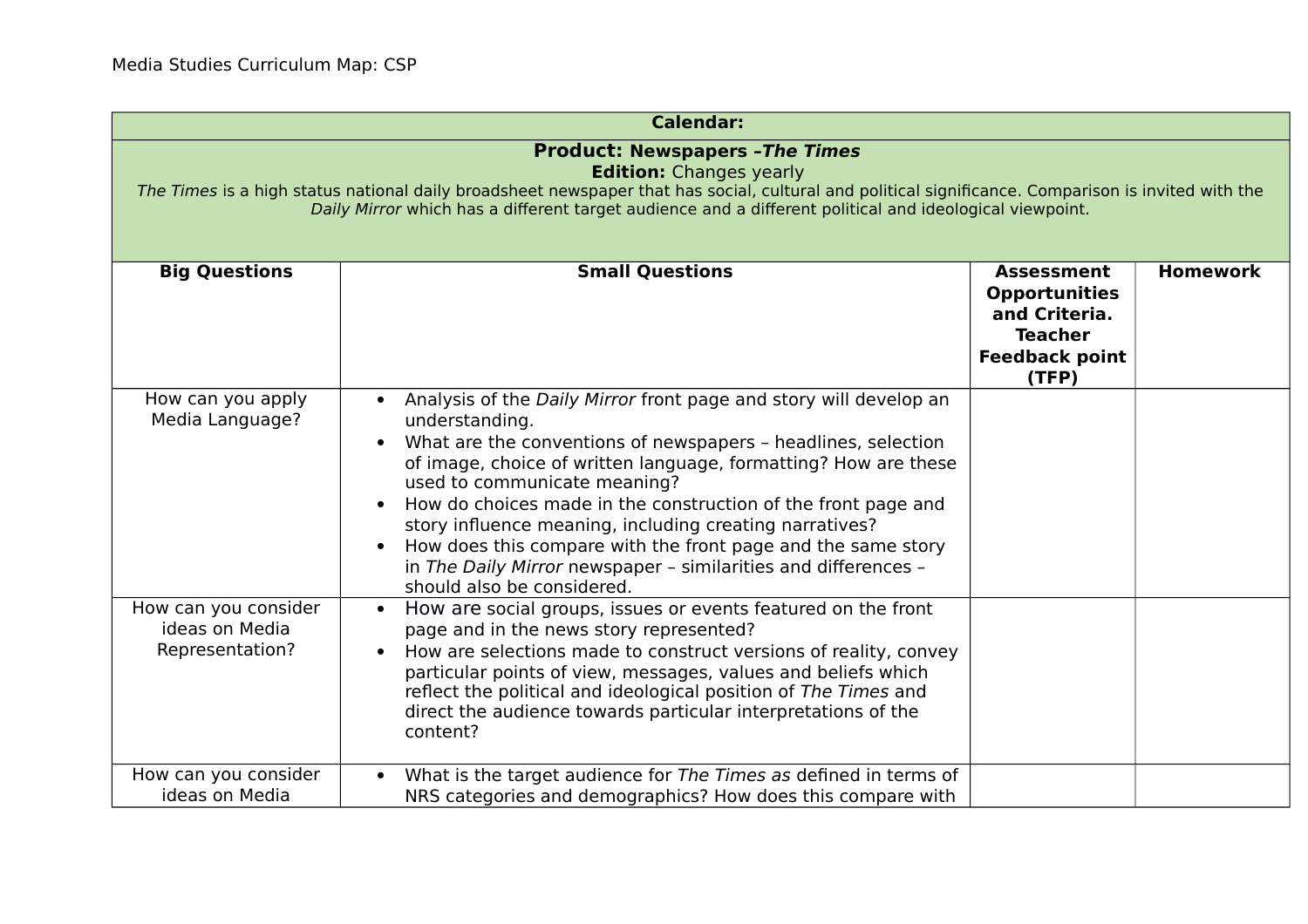| Audiences?                                                               | that of the Daily Mirror?<br>How does the newspaper attract its audience?<br>What pleasures are offered to readers of The Times?<br>Does the newspaper position its reader to be Active or Passive?<br>What opportunities are offered to audiences to negotiate or<br>reject the preferred reading?                                                                                     |  |
|--------------------------------------------------------------------------|-----------------------------------------------------------------------------------------------------------------------------------------------------------------------------------------------------------------------------------------------------------------------------------------------------------------------------------------------------------------------------------------|--|
| How can you consider<br>Media Industries?                                | What is the market position of this product?<br>What are the circulation figures and how have they changed?<br>Who owns The Times and how is the organisation responding to<br>the challenges to traditional newspapers from digital platforms?<br>What trends are towards convergence of media platforms in the<br>case of The Times? How and why are British newspapers<br>regulated? |  |
| How can you consider<br>the Historical, Social<br>and Cultural Contexts? | What is the future role of the press?<br>What are the arguments for and against press freedom?<br>What are the issues surrounding press intrusion, the ethics and<br>working practices of newspaper journalists?<br>What are the Daily Mirror's political leanings and how they are<br>reflected in the content you have studied?                                                       |  |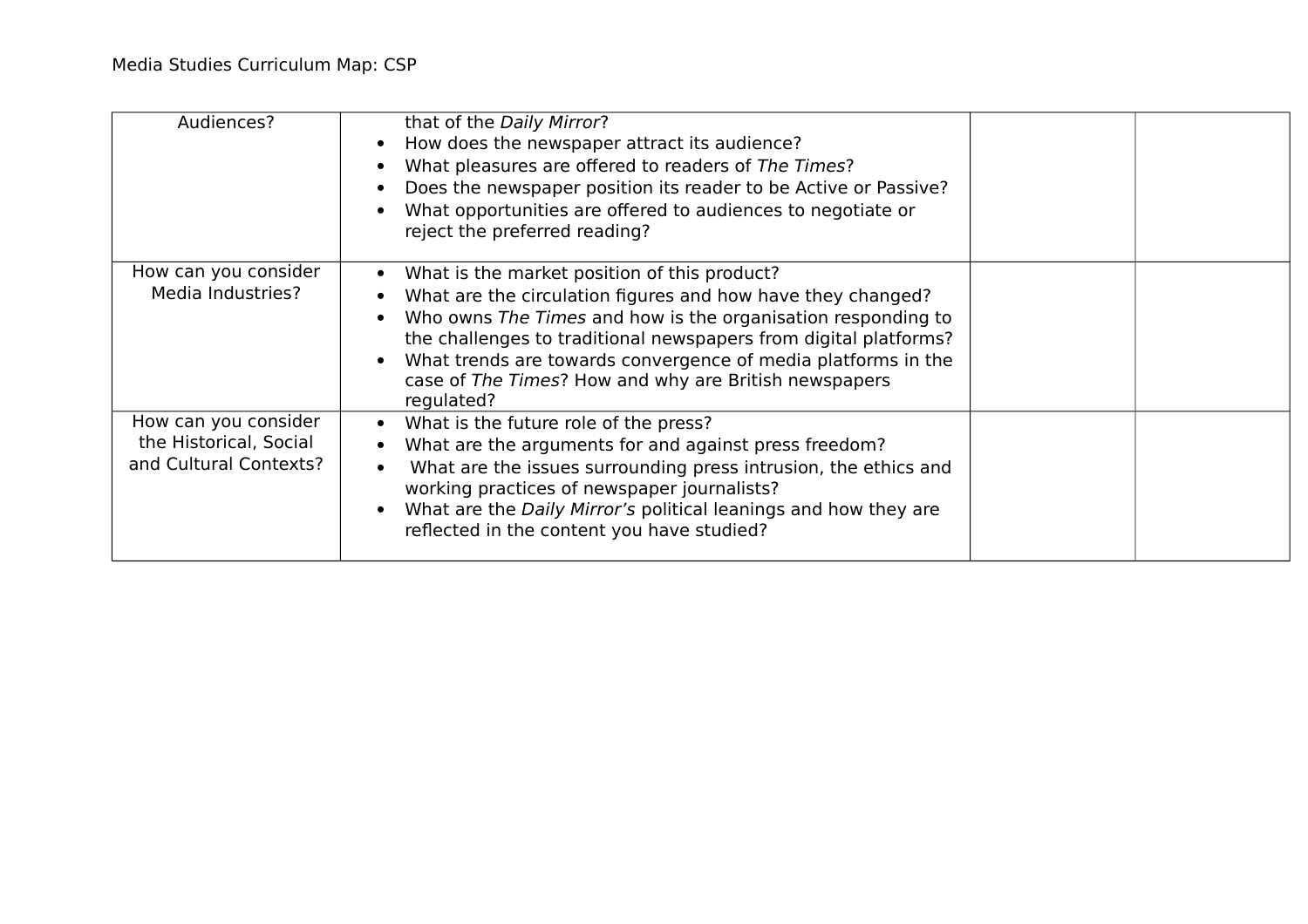the Historical, Social

| <b>Calendar:</b>                                                                                                                                                                                                                                                                                                                                                           |                                                                                                                                                                                                                                                                                                                                                                                                                                                                                                                        |                                                                                                                |                 |
|----------------------------------------------------------------------------------------------------------------------------------------------------------------------------------------------------------------------------------------------------------------------------------------------------------------------------------------------------------------------------|------------------------------------------------------------------------------------------------------------------------------------------------------------------------------------------------------------------------------------------------------------------------------------------------------------------------------------------------------------------------------------------------------------------------------------------------------------------------------------------------------------------------|----------------------------------------------------------------------------------------------------------------|-----------------|
| Product: Advertising and Marketing - Television advertisement for Galaxy<br>This advert is of some cultural significance because of its extensive use of CGI and its intertextual references to a dead celebrity. It also provides<br>extensive opportunities for analysis using techniques and concepts drawn from the study of Media Language and Media Representations. |                                                                                                                                                                                                                                                                                                                                                                                                                                                                                                                        |                                                                                                                |                 |
| <b>Big Questions</b>                                                                                                                                                                                                                                                                                                                                                       | <b>Small Questions</b>                                                                                                                                                                                                                                                                                                                                                                                                                                                                                                 | <b>Assessment</b><br><b>Opportunities</b><br>and Criteria.<br><b>Teacher</b><br><b>Feedback point</b><br>(TFP) | <b>Homework</b> |
| How can you apply<br>Media Language?                                                                                                                                                                                                                                                                                                                                       | What semiotic analysis of this product could be applied?<br>How are codes and conventions used to communicate meaning.<br>How would you describe the narrative structure of the advert?<br>How useful are narrative theories (such as Propp) in the analysis<br>of the Galaxy advert?<br>What elements of intertextuality can you identify?<br>Which techniques of persuasion are used to promote the<br>product?                                                                                                      |                                                                                                                |                 |
| How can you consider<br>ideas on Media<br>Representation?                                                                                                                                                                                                                                                                                                                  | How are place, celebrity persona, the product (Galaxy<br>chocolate), a historical period, nostalgia, masculinity and<br>femininity, class and age represented?<br>How are these representations constructing a version of reality?<br>What stereotypes are used and explain their function?<br>How are choices made by the producers of this advert in order<br>to convey particular viewpoints, messages, values and beliefs?<br>What factors will affect the audience's interpretations of these<br>representations? |                                                                                                                |                 |
| How can you consider                                                                                                                                                                                                                                                                                                                                                       | What are the links between advertising, identity and                                                                                                                                                                                                                                                                                                                                                                                                                                                                   |                                                                                                                |                 |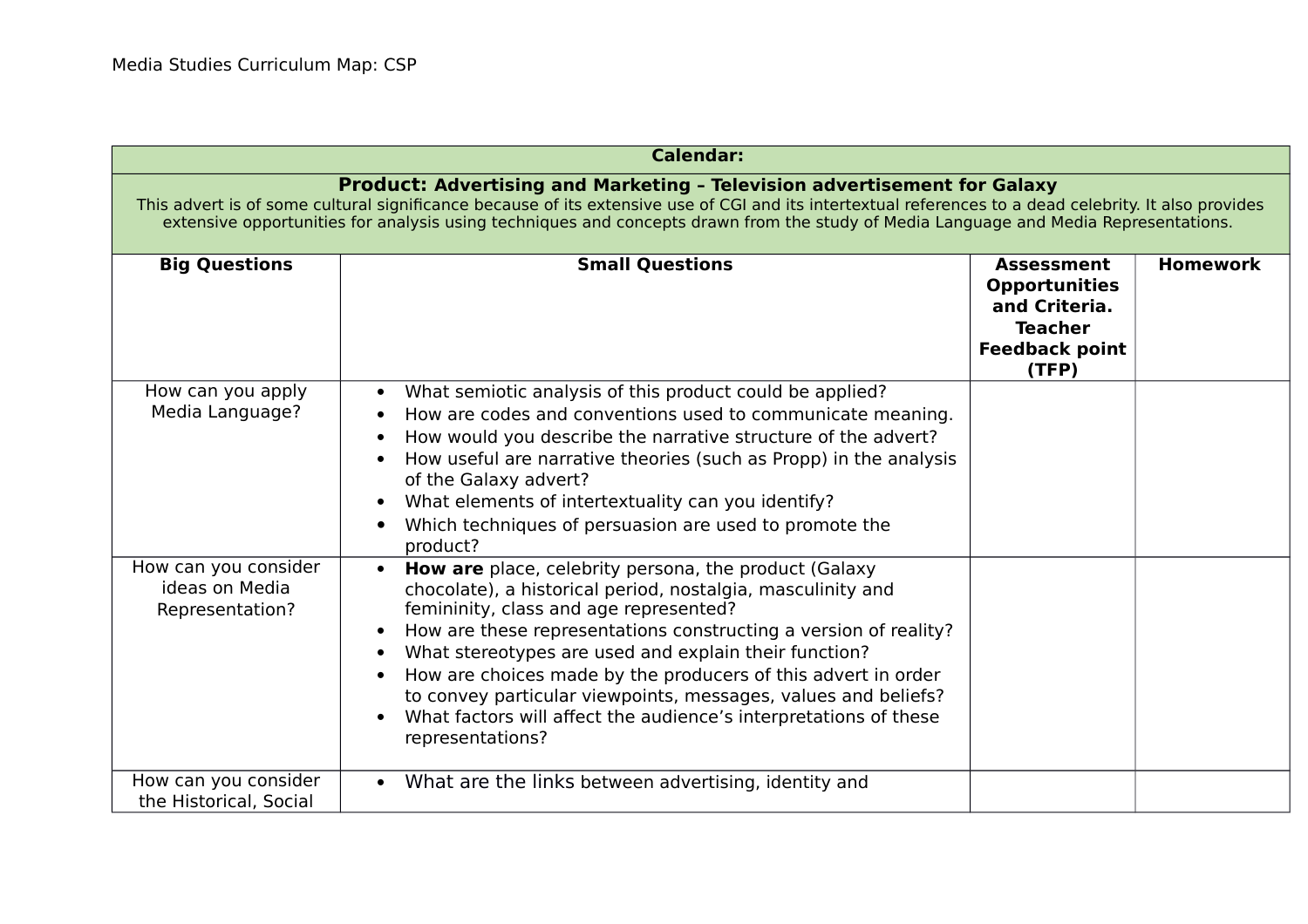| and Cultural Contexts? | consumerism within a broadly consumer culture?<br>Comparing the Galaxy advert with historical examples (e.g.<br>early television adverts for confectionery) will help you |  |
|------------------------|---------------------------------------------------------------------------------------------------------------------------------------------------------------------------|--|
|                        | understand the powerful influence of changing social values and<br>beliefs on advertisements.                                                                             |  |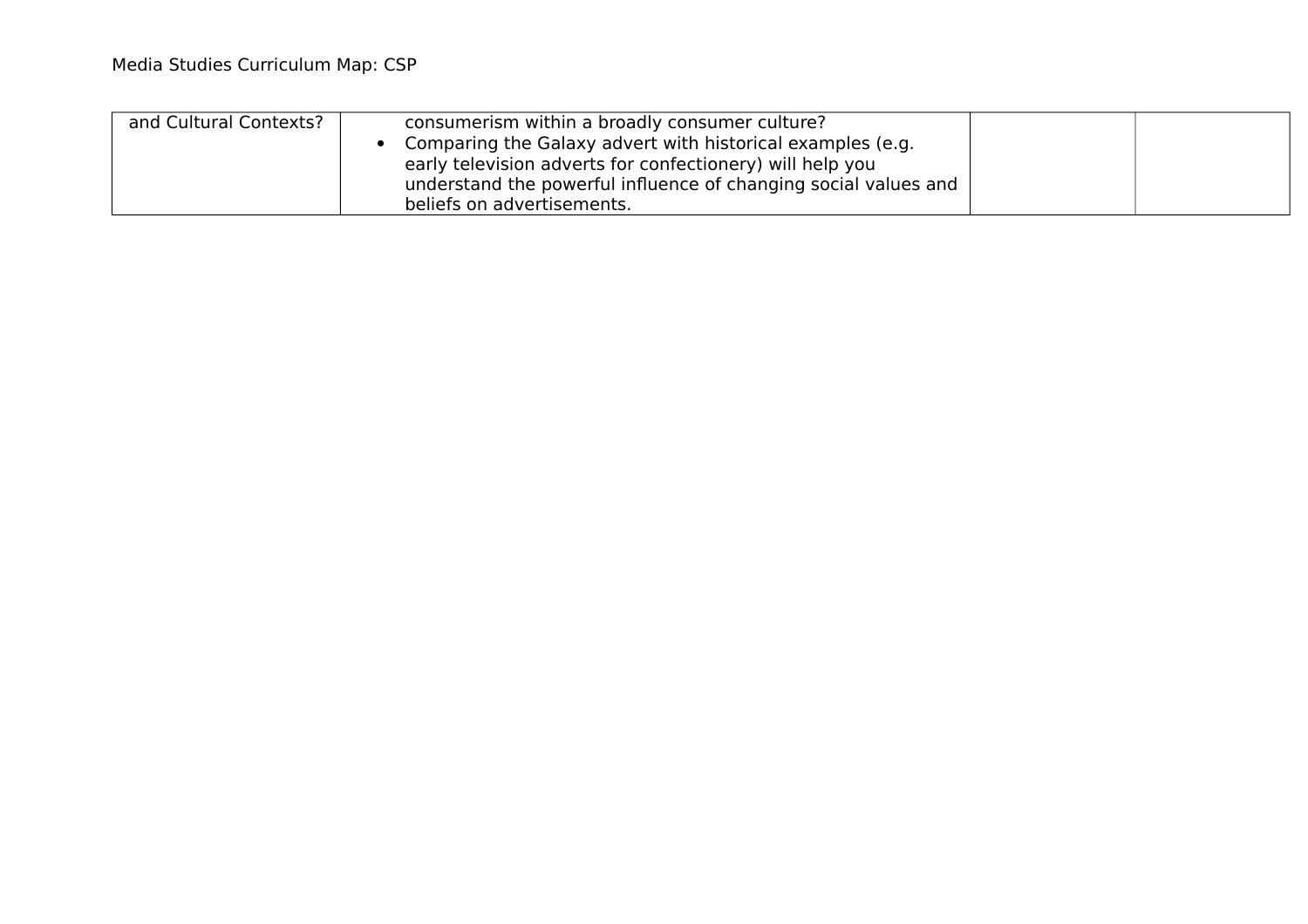| <b>Calendar:</b>                                                                                                                                                                                                                                                                                                                                                                                                                                 |                                                                                                                                                                                                                                                                                                                                                                                                                                                                      |                                                                                                                |                 |
|--------------------------------------------------------------------------------------------------------------------------------------------------------------------------------------------------------------------------------------------------------------------------------------------------------------------------------------------------------------------------------------------------------------------------------------------------|----------------------------------------------------------------------------------------------------------------------------------------------------------------------------------------------------------------------------------------------------------------------------------------------------------------------------------------------------------------------------------------------------------------------------------------------------------------------|----------------------------------------------------------------------------------------------------------------|-----------------|
| Product: Advertising and Marketing - NHS Blood and Transplant online campaign video Represent featuring Lady<br><b>Leshurr</b><br>This is a product that targets a niche audience with a clear persuasive message. It incorporates the conventions of music video and illustrates many<br>aspects of media language and media representations as theoretical framework areas. There are rich and challenging opportunities for analysis<br>here. |                                                                                                                                                                                                                                                                                                                                                                                                                                                                      |                                                                                                                |                 |
| <b>Big Questions</b>                                                                                                                                                                                                                                                                                                                                                                                                                             | <b>Small Questions</b>                                                                                                                                                                                                                                                                                                                                                                                                                                               | <b>Assessment</b><br><b>Opportunities</b><br>and Criteria.<br><b>Teacher</b><br><b>Feedback point</b><br>(TFP) | <b>Homework</b> |
| How can you apply<br>Media Language?                                                                                                                                                                                                                                                                                                                                                                                                             | What is the message of this product?<br>How are the chosen codes and conventions helping to<br>communicate this message?<br>What semiotic analysis will help analyse the product?<br>What is the genre of Represent?<br>Are there any elements of intertextuality or hybridity?<br>How would you describe the narrative structure of this product?<br>How is narrative being created to construct a point of view?                                                   |                                                                                                                |                 |
| How can you consider<br>ideas on Media<br>Representation?                                                                                                                                                                                                                                                                                                                                                                                        | How is ethnicity, masculinity, femininity, age, class,<br>$\bullet$<br>ability/disability and place amongst others represented?<br>How effective is the use of stereotypes in Represent?<br>How do theoretical perspectives on representation including<br>processes of selection, construction and mediation help with the<br>understanding of this product?<br>What factors affect the audience interpretations of the<br>representations offered in this product? |                                                                                                                |                 |
| The NHS Blood and                                                                                                                                                                                                                                                                                                                                                                                                                                | What is the social function of some promotional products?<br>$\bullet$                                                                                                                                                                                                                                                                                                                                                                                               |                                                                                                                |                 |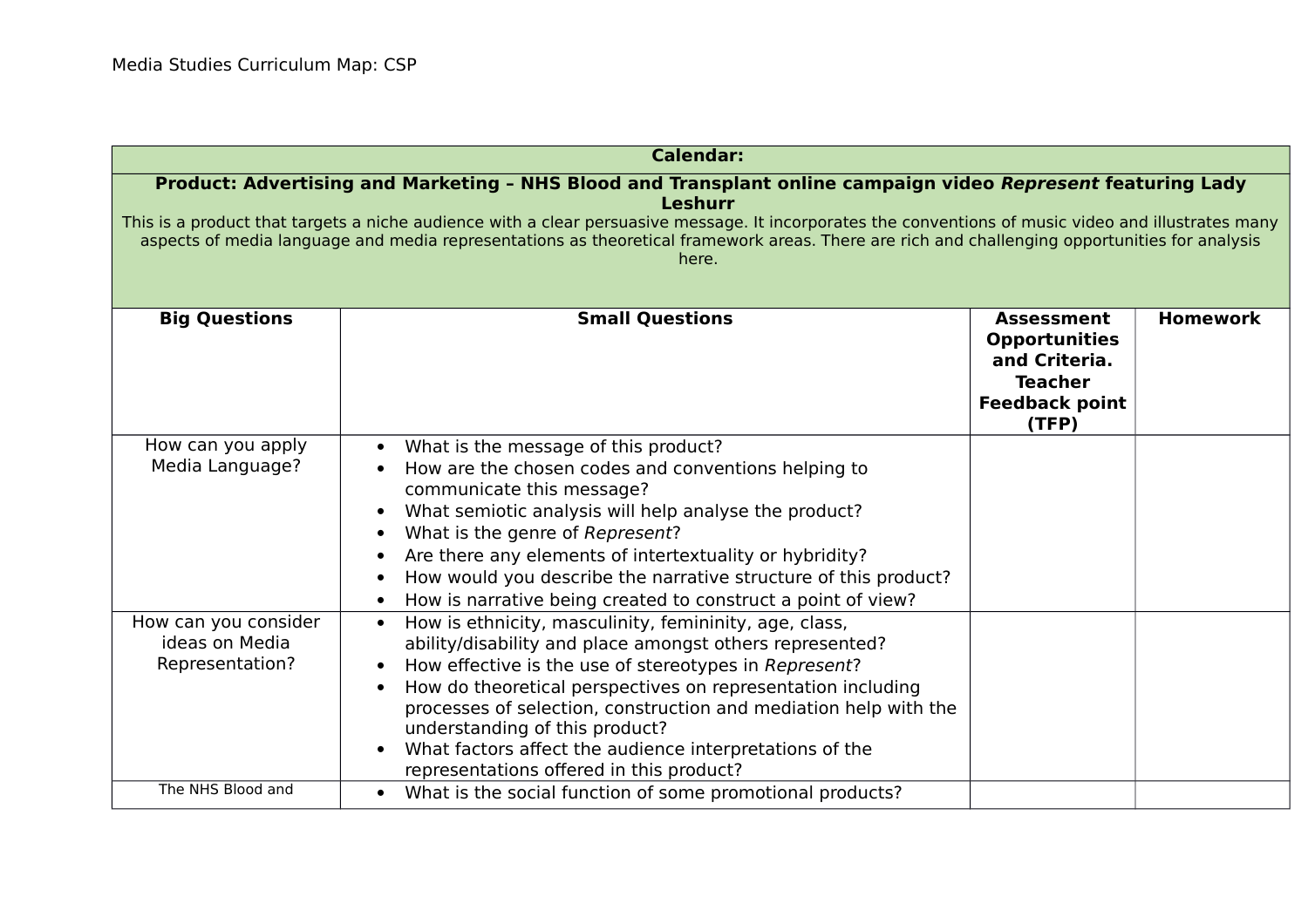| Transplant marketing        | What impact do they have on behaviour, attitudes and beliefs? |  |
|-----------------------------|---------------------------------------------------------------|--|
| campaign Represent          |                                                               |  |
| featuring Lady Leshurr is   |                                                               |  |
| directly aimed at the BAME  |                                                               |  |
| audience in an attempt to   |                                                               |  |
| boost the number of blood   |                                                               |  |
| donors from this section of |                                                               |  |
| society How can you         |                                                               |  |
| consider the Historical,    |                                                               |  |
| Social and Cultural         |                                                               |  |
| Contexts?                   |                                                               |  |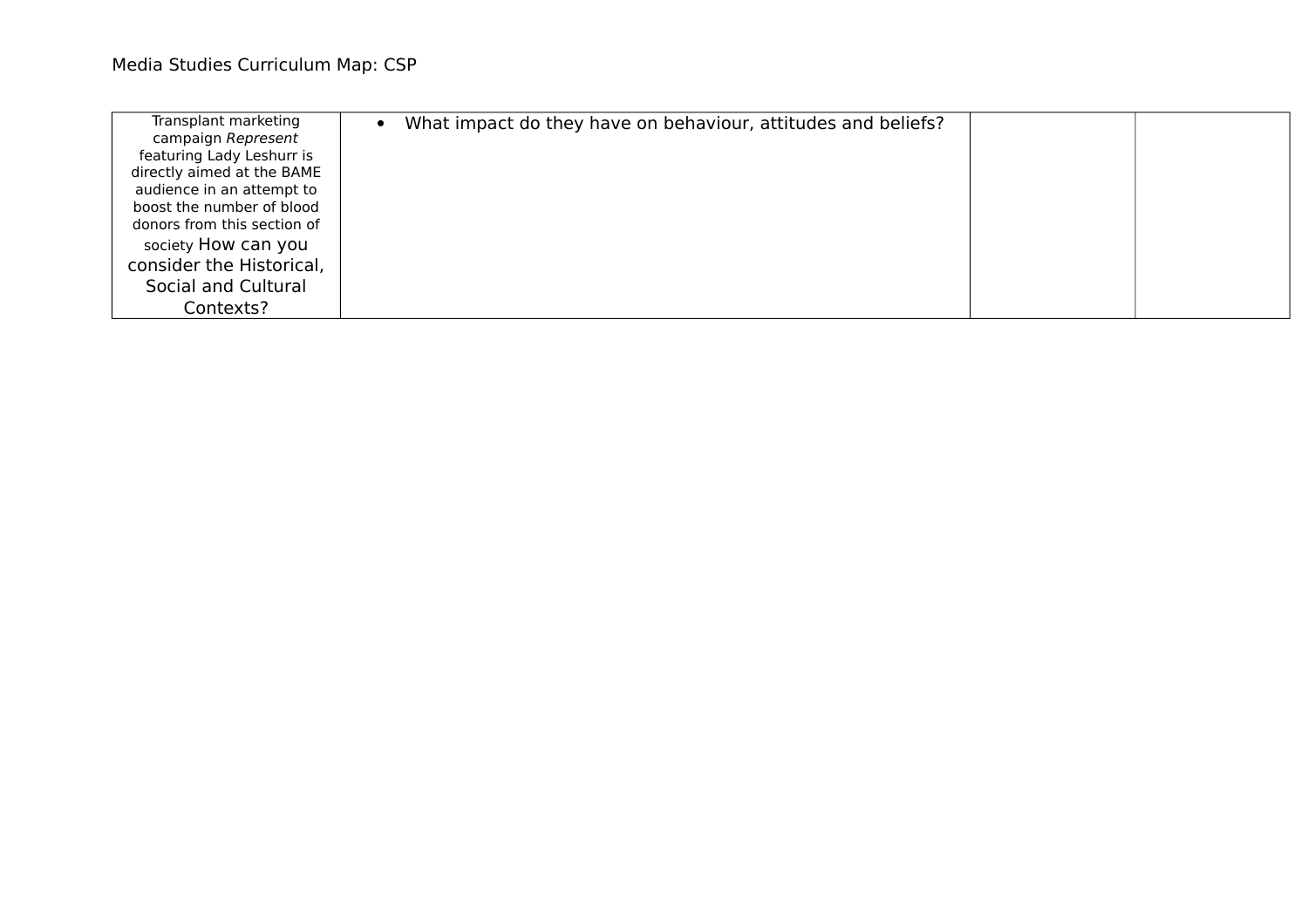|                                                                                                                                                                                                                                                                                                                                                                                                                                                     | <b>Calendar:</b>                                                                                                                                                                                                                                                                                                                                                                                                                                                                                                                                                                                                                                                                                                                                                                    |                                                                                                                |                 |
|-----------------------------------------------------------------------------------------------------------------------------------------------------------------------------------------------------------------------------------------------------------------------------------------------------------------------------------------------------------------------------------------------------------------------------------------------------|-------------------------------------------------------------------------------------------------------------------------------------------------------------------------------------------------------------------------------------------------------------------------------------------------------------------------------------------------------------------------------------------------------------------------------------------------------------------------------------------------------------------------------------------------------------------------------------------------------------------------------------------------------------------------------------------------------------------------------------------------------------------------------------|----------------------------------------------------------------------------------------------------------------|-----------------|
| <b>Product:</b><br>Advertising and Marketing - OMO Print advert from Woman's Own magazine, 5 May 1955<br>This product provides good opportunities for developing and applying analytical skills drawn from a study of Media Language and Media<br>Representations. Studying this product in its historical context will help you to understand just how important the social and cultural contexts can be<br>in the construction of media products. |                                                                                                                                                                                                                                                                                                                                                                                                                                                                                                                                                                                                                                                                                                                                                                                     |                                                                                                                |                 |
| <b>Big Questions</b>                                                                                                                                                                                                                                                                                                                                                                                                                                | <b>Small Questions</b>                                                                                                                                                                                                                                                                                                                                                                                                                                                                                                                                                                                                                                                                                                                                                              | <b>Assessment</b><br><b>Opportunities</b><br>and Criteria.<br><b>Teacher</b><br><b>Feedback point</b><br>(TFP) | <b>Homework</b> |
| How can you apply<br>Media Language?                                                                                                                                                                                                                                                                                                                                                                                                                | What are the connotations and denotations of the various signs<br>that make up this advertisement?<br>How do elements such as layout and design, typography, body<br>language and use of language contribute to the meaning of the<br>product?<br>Messages and values are clearly different to those found in<br>modern advertisements, but how are these messages and<br>values communicated by the signs, codes and conventions used<br>in this advertisement?<br>How effectively is media language used to create a persuasive<br>message?<br>How does the combination of elements in the advertisement<br>contribute to a narrative?<br>How does the media language used here position the target<br>audience and how does today's reader interpret these signs<br>differently? |                                                                                                                |                 |
| How can you consider                                                                                                                                                                                                                                                                                                                                                                                                                                | How is gender represented? Femininity and masculinity<br>$\bullet$                                                                                                                                                                                                                                                                                                                                                                                                                                                                                                                                                                                                                                                                                                                  |                                                                                                                |                 |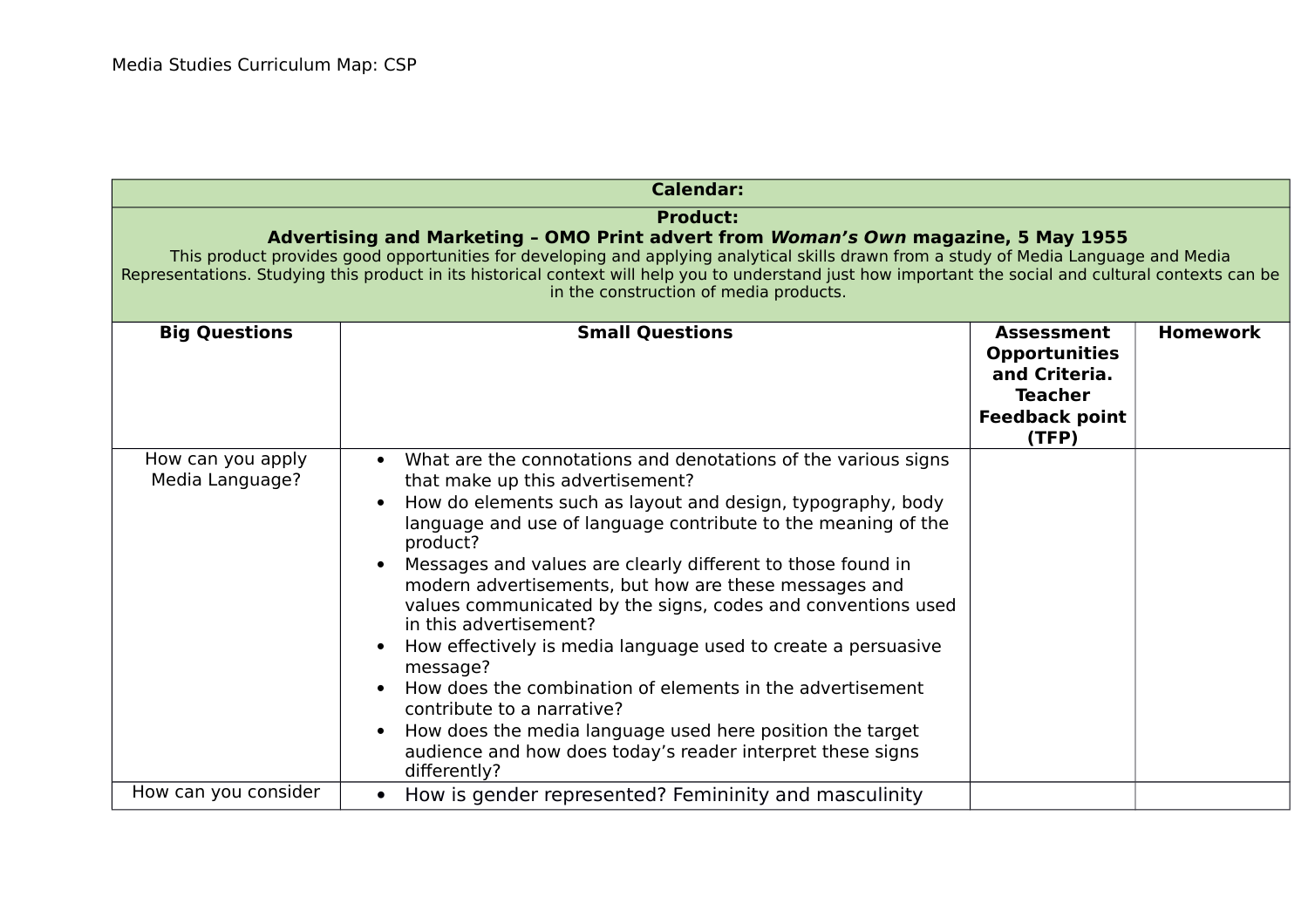| ideas on Media<br>Representation?                                        | To what extent does the product make use of a stereotype or<br>stereotypes?<br>What is unfamiliar and what is familiar about the 1950s world<br>that is re-presented here?<br>Discuss your own interpretations of the representations here.<br>How are these interpretations influenced by your own<br>experiences and beliefs?                                                                                                                                                                                                |  |
|--------------------------------------------------------------------------|--------------------------------------------------------------------------------------------------------------------------------------------------------------------------------------------------------------------------------------------------------------------------------------------------------------------------------------------------------------------------------------------------------------------------------------------------------------------------------------------------------------------------------|--|
| How can you consider<br>the Historical, Social<br>and Cultural Contexts? | How does media language and representations reflect the<br>social, historical and cultural contexts in which this<br>advertisement was produced?<br>Does the help you to make sense of the contexts influencing<br>today's advertisements?<br>Useful contrasts can be drawn with the two other advertising<br>and marketing Close Study Products.<br>Have political changes played a role in the developments that<br>have made this advertisement seem outdated and unusual,<br>especially in terms of gender representation? |  |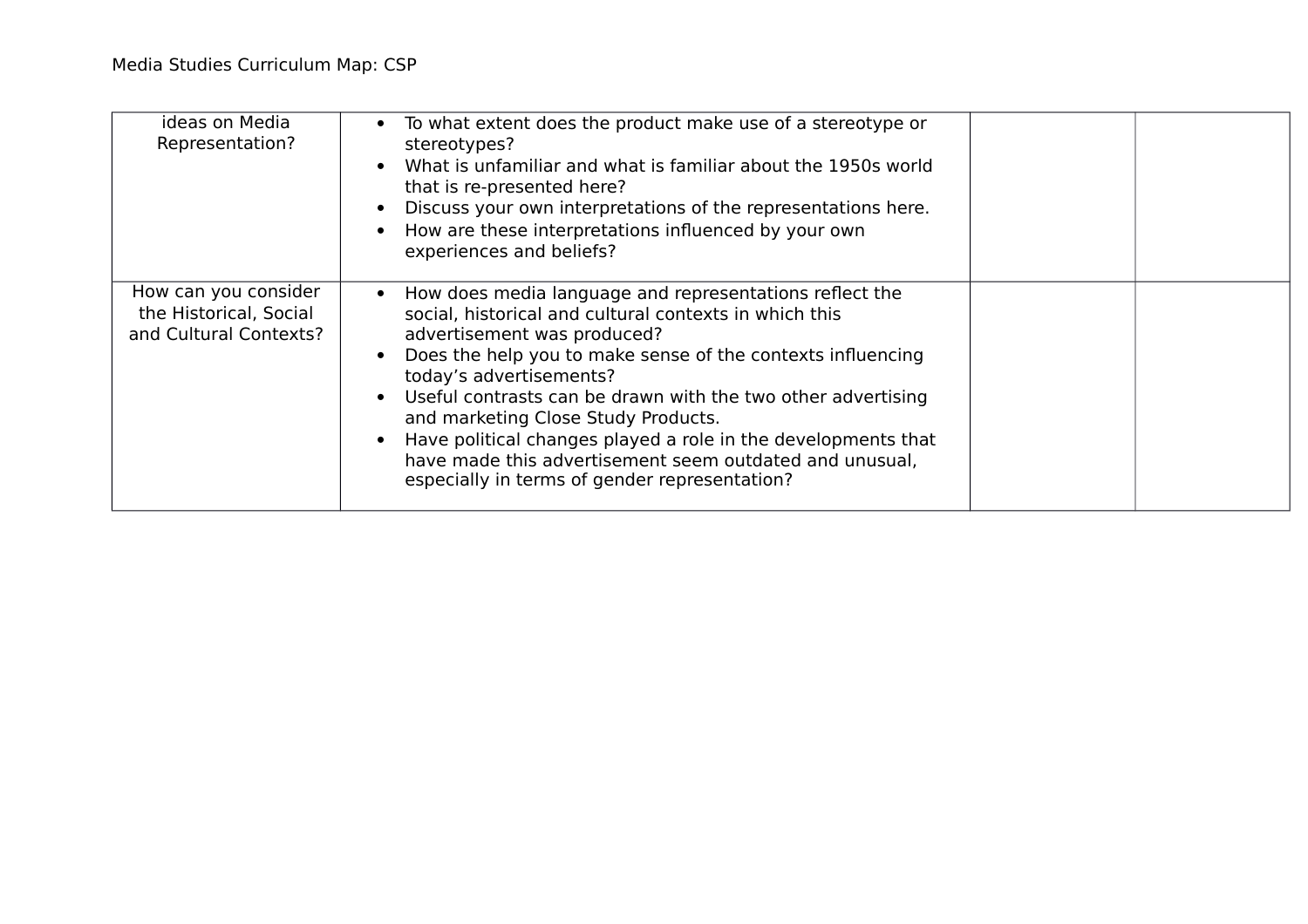# **Product: Radio – Radio 1 Launch Day. Tony Blackburn's breakfast show. Sept 1967 (excerpts)**

The launch of Radio 1 was an event of historical and social significance and an important turning point in the history of radio. This is a product with which students would not normally engage but it provides a useful point of contrast with contemporary developments in youth-oriented radio.

| <b>Big Questions</b>                                 | <b>Small Questions</b>                                                                                                                                                                                                                                                                                                                                                                                                                                                                                                                                                                                                                 | <b>Assessment</b><br><b>Opportunities</b><br>and Criteria.<br><b>Teacher</b><br><b>Feedback point</b><br>(TFP) | <b>Homework</b> |
|------------------------------------------------------|----------------------------------------------------------------------------------------------------------------------------------------------------------------------------------------------------------------------------------------------------------------------------------------------------------------------------------------------------------------------------------------------------------------------------------------------------------------------------------------------------------------------------------------------------------------------------------------------------------------------------------------|----------------------------------------------------------------------------------------------------------------|-----------------|
| How can you consider<br>Media Industries?            | How was the BBC funded at the time and why was the decision<br>made to make big changes in their radio provision?<br>How was Radio 1 influenced by the BBC's role as a public<br>service provider? Who worked for Radio 1 as presenters and how<br>did they influence the style and musical approach of the station?<br>How successful was the Radio 1 launch and in the following<br>decades?<br>What were the rules, regulations and constraints that limited the<br>scope of Radio 1 in 1967? For example the restrictions on<br>'needletime' and the requirement to provide information and<br>education as well as entertainment. |                                                                                                                |                 |
| How can you consider<br>ideas on Media<br>Audiences? | What audience was the BBC hoping to capture with newly<br>launched Radio 1 and how did the Tony Blackburn Breakfast<br>Show position this audience?<br>What was the preferred reading of the show?<br>How did the BBC perceive the youth audience's needs and<br>tastes?<br>How were young people able to gain access to their music in                                                                                                                                                                                                                                                                                                |                                                                                                                |                 |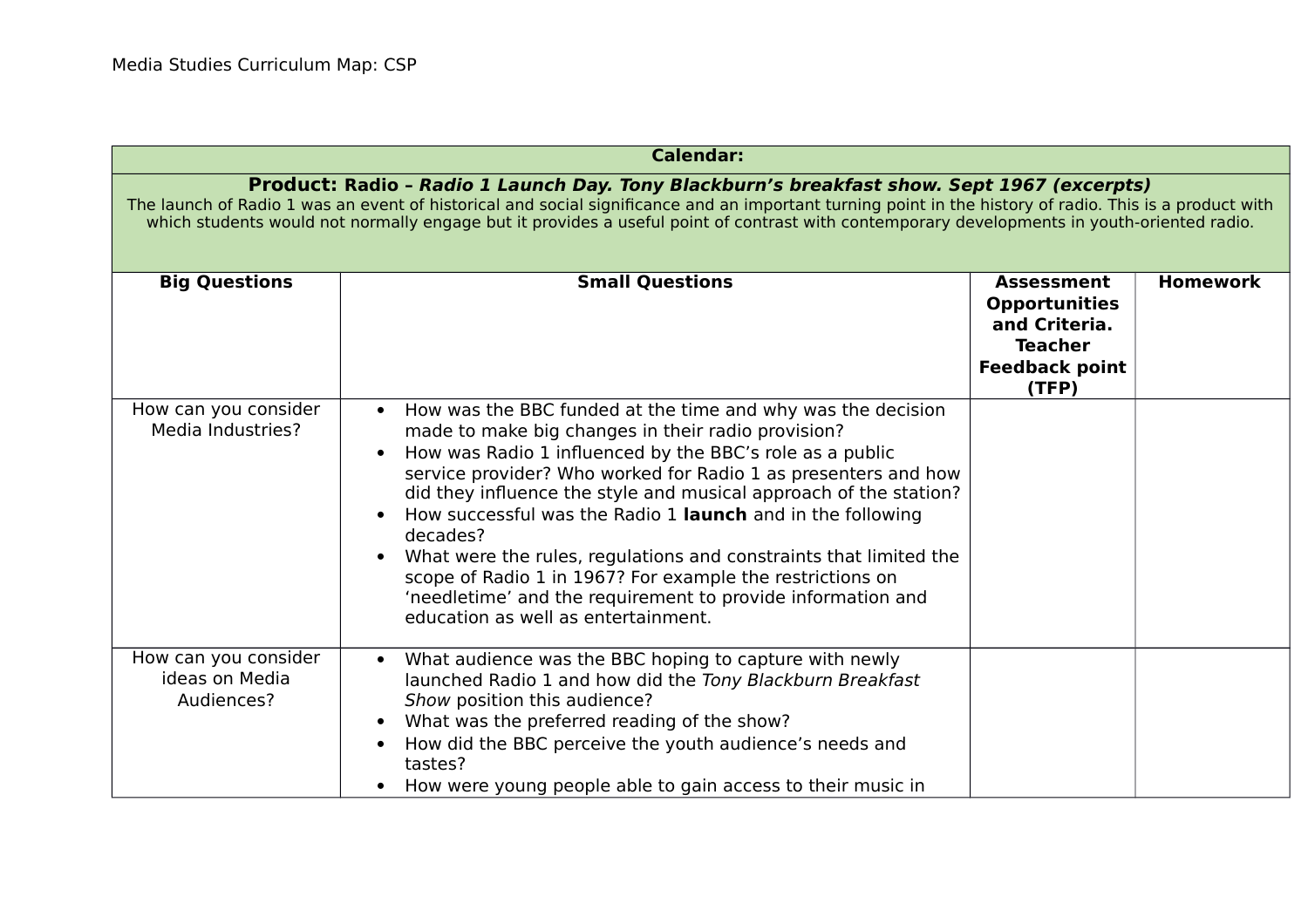|                                                                                                                                                                                                                                                                          | 1967 and how is the consumption and use of music different<br>today?                                                                                                                                                |  |
|--------------------------------------------------------------------------------------------------------------------------------------------------------------------------------------------------------------------------------------------------------------------------|---------------------------------------------------------------------------------------------------------------------------------------------------------------------------------------------------------------------|--|
| This product invites further<br>study of the role and<br>relevance of radio in an<br>online landscape by drawing<br>comparisons with Apple Beats<br>1 Radio and other streaming<br>services.<br>How can you consider<br>the Historical, Social<br>and Cultural Contexts? | How has Radio 1 coped with changing demands and pressures since<br>1967?<br>What was the role of pirate radio and why was it supressed by the<br>government in the period immediately before the launch of Radio 1? |  |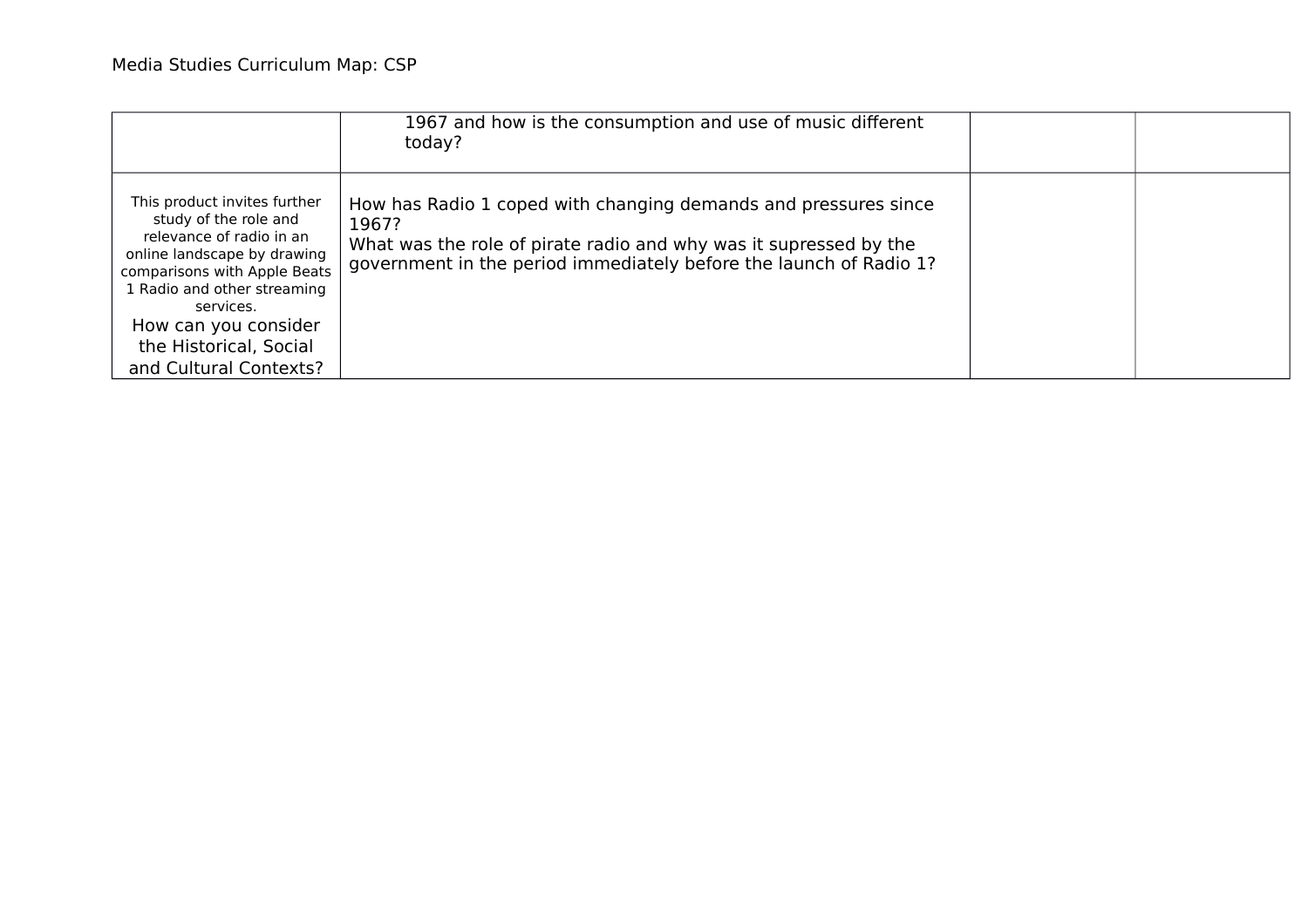| <b>Calendar:</b><br>Product: Radio - Julie Adenuga Beats 1 Radio<br>Beats 1 is wholly owned by Apple and launched in 2015 as a subscription based streaming service with a focus on indie and rap music. It has a<br>global audience with Julie Adunega concentrating on UK music. Beats 1 demonstrates emerging, future developments in the media and provides an<br>opportunity to study issues linked to ownership, globalisation and convergence |                                                                                                                                                                                                                                                                                                                                                                                                                                                                                                                     |  |  |
|------------------------------------------------------------------------------------------------------------------------------------------------------------------------------------------------------------------------------------------------------------------------------------------------------------------------------------------------------------------------------------------------------------------------------------------------------|---------------------------------------------------------------------------------------------------------------------------------------------------------------------------------------------------------------------------------------------------------------------------------------------------------------------------------------------------------------------------------------------------------------------------------------------------------------------------------------------------------------------|--|--|
|                                                                                                                                                                                                                                                                                                                                                                                                                                                      |                                                                                                                                                                                                                                                                                                                                                                                                                                                                                                                     |  |  |
| How can you consider<br>Media Industries?                                                                                                                                                                                                                                                                                                                                                                                                            | Why did Apple getting involved in radio?<br>$\bullet$<br>Why is Apple keen to diversify into the provision of content as<br>well as the manufacture of hardware?<br>How have their decisions been influenced by cultural and<br>technological developments?<br>What are the constraints placed on Beats 1 presenters for<br>example in terms of the freedom they are given to select their<br>own music choices?<br>How much of a threat is Beats 1 (and similar music sources) to<br>traditional media industries? |  |  |
| How can you consider<br>ideas on Media<br>Audiences?                                                                                                                                                                                                                                                                                                                                                                                                 | How does Beats 1 target its audience?<br>What is the appeal of the shows (including Julie Adunuga's) that<br>they offer?<br>How does Beats 1 fulfil the needs of listeners and contribute to<br>their sense of identity?                                                                                                                                                                                                                                                                                            |  |  |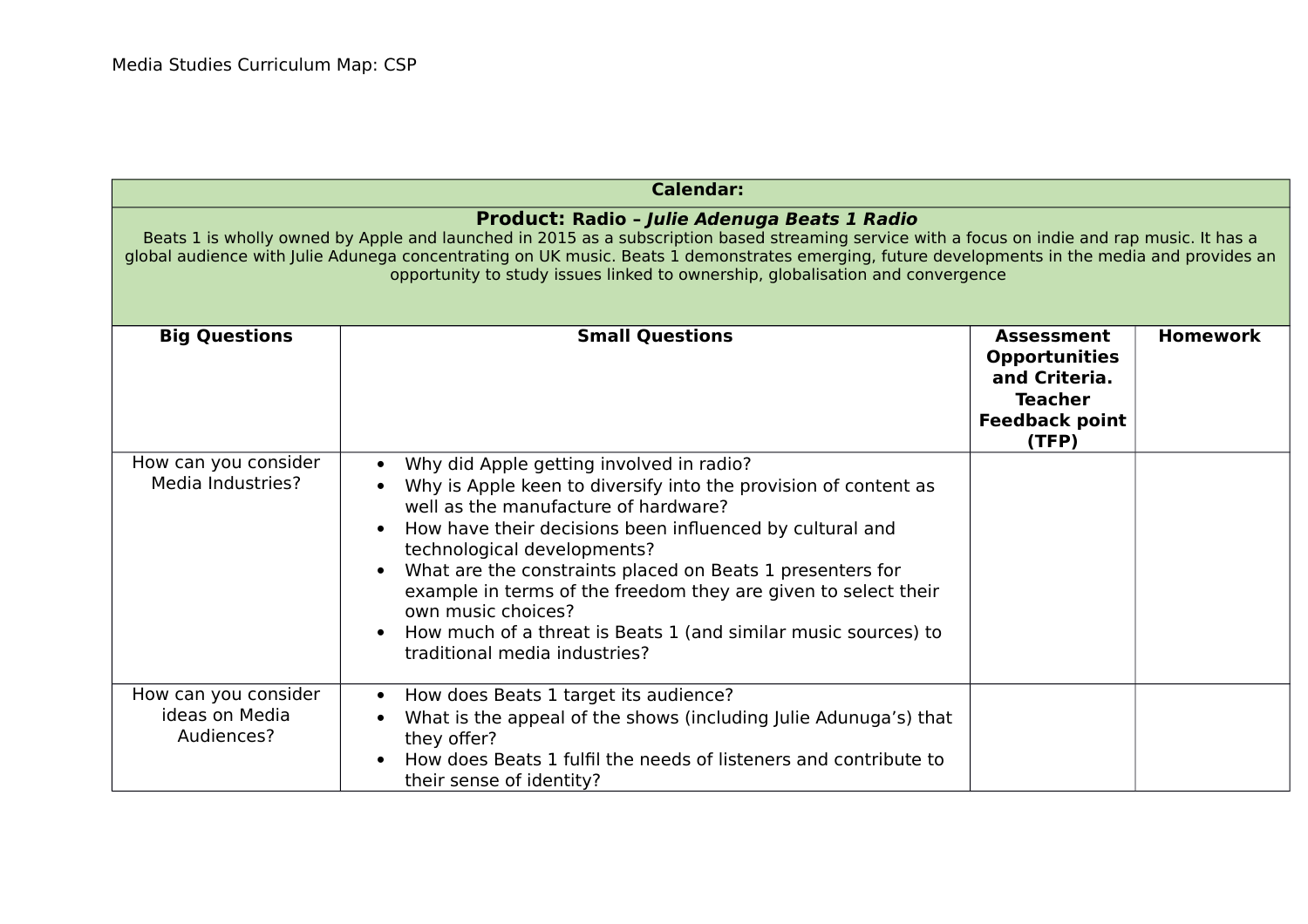|                                                                                                                                                                                                                                                                        | Is the audience passive or does Beats 1 provide opportunities<br>for the audience to engage actively? You should discuss the<br>usefulness of Uses and Gratifications theory in understanding<br>the Beats 1 audience. |  |
|------------------------------------------------------------------------------------------------------------------------------------------------------------------------------------------------------------------------------------------------------------------------|------------------------------------------------------------------------------------------------------------------------------------------------------------------------------------------------------------------------|--|
| This product invites further<br>study of the role and<br>relevance of radio in an<br>online landscape by drawing<br>comparisons with Apple Beats<br>1 Radio and other streaming<br>services.<br>Develop an understanding of<br>the historical development of<br>radio. | What is the role and relevance of radio in an online landscape?<br>How does this contrasts with the launch of Radio 1                                                                                                  |  |
| How can you consider<br>the Historical, Social<br>and Cultural Contexts?                                                                                                                                                                                               |                                                                                                                                                                                                                        |  |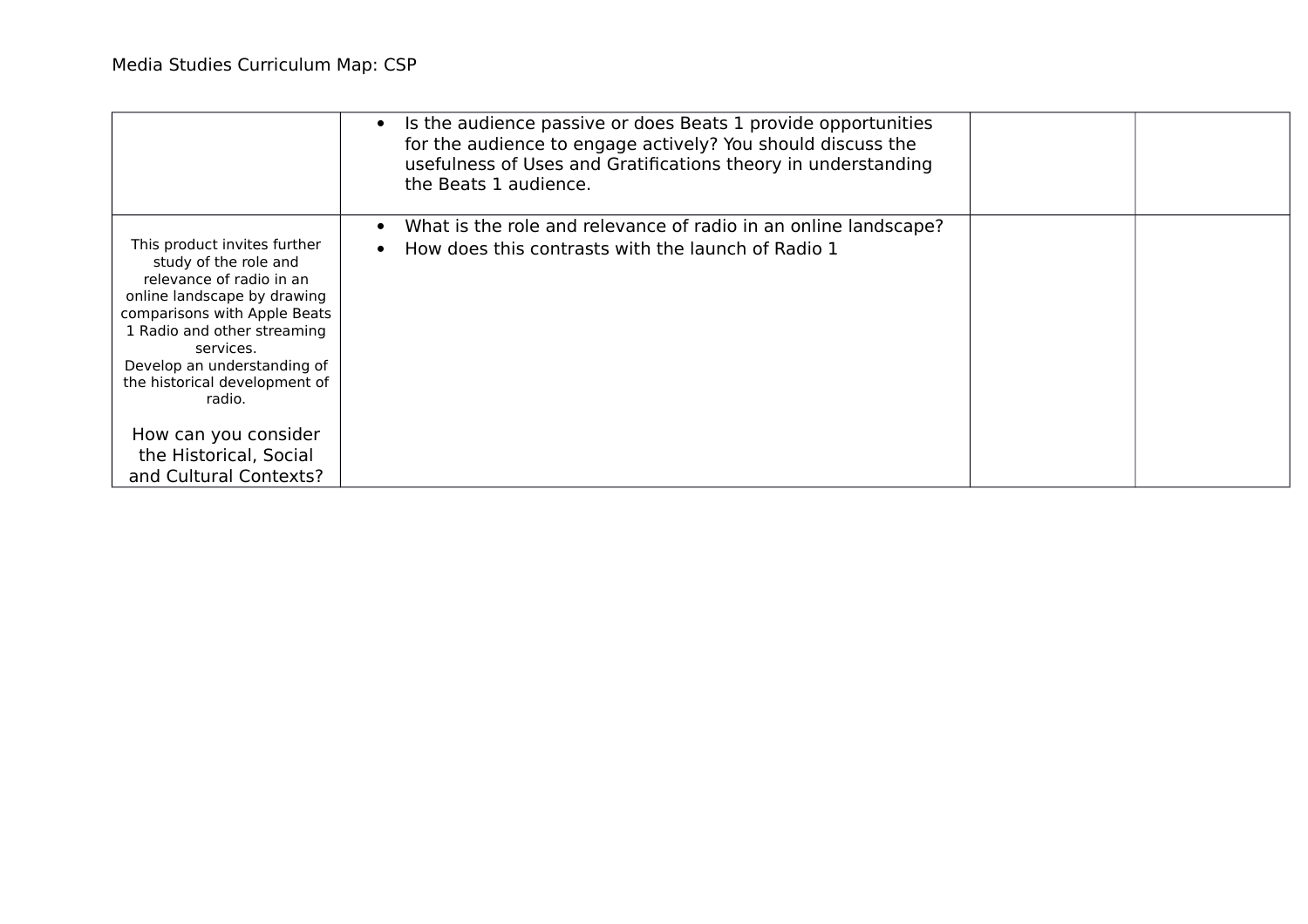| <b>Calendar:</b>                                                                                                                                                                                                                                              |                                                                                                                                                                                                                                                                                                                                                                                                                                                                                                                                                                                                                                                                                                                                                                                                                                                          |                                                                                                                |                 |
|---------------------------------------------------------------------------------------------------------------------------------------------------------------------------------------------------------------------------------------------------------------|----------------------------------------------------------------------------------------------------------------------------------------------------------------------------------------------------------------------------------------------------------------------------------------------------------------------------------------------------------------------------------------------------------------------------------------------------------------------------------------------------------------------------------------------------------------------------------------------------------------------------------------------------------------------------------------------------------------------------------------------------------------------------------------------------------------------------------------------------------|----------------------------------------------------------------------------------------------------------------|-----------------|
| Product: Film Doctor Strange (dir. Scott Derrickson 2016)<br>Film; Hollywood blockbuster, Doctor Strange is the 14th Marvel comic film. It raises many industry issues surrounding the production, distribution<br>and exhibition of film in the digital age. |                                                                                                                                                                                                                                                                                                                                                                                                                                                                                                                                                                                                                                                                                                                                                                                                                                                          |                                                                                                                |                 |
| <b>Big Questions</b>                                                                                                                                                                                                                                          | <b>Small Questions</b>                                                                                                                                                                                                                                                                                                                                                                                                                                                                                                                                                                                                                                                                                                                                                                                                                                   | <b>Assessment</b><br><b>Opportunities</b><br>and Criteria.<br><b>Teacher</b><br><b>Feedback point</b><br>(TFP) | <b>Homework</b> |
| How can you consider<br>Media Industries?                                                                                                                                                                                                                     | What production companies were involved in the making of Dr<br>$\bullet$<br>Strange?<br>What is a 'Blockbuster'?<br>$\bullet$<br>What was the production budget?<br>$\bullet$<br>How were audiences targeted? Discuss Star Power?<br>How was the film released?<br>$\bullet$<br>How successful was Dr Strange at the box office?<br>What certification did the film receive and why?<br>$\bullet$<br>What merchandising tie-ins were associated with this film?<br>Which multi-media platforms supported the marketing of this<br>$\bullet$<br>film?<br>Which multimedia platforms support the exhibition of Dr<br>Strange?<br>How many countries was the film distributed to?<br>How does this help with understanding the nature of<br>globalization?<br>What effect does the domination of Hollywood have on national<br>cinema production worldwide? |                                                                                                                |                 |
| How can you consider                                                                                                                                                                                                                                          | This is a case study of Media Industries so your focus is on film<br>$\bullet$<br>funding, effects of ownership, rating and regulation, the global                                                                                                                                                                                                                                                                                                                                                                                                                                                                                                                                                                                                                                                                                                       |                                                                                                                |                 |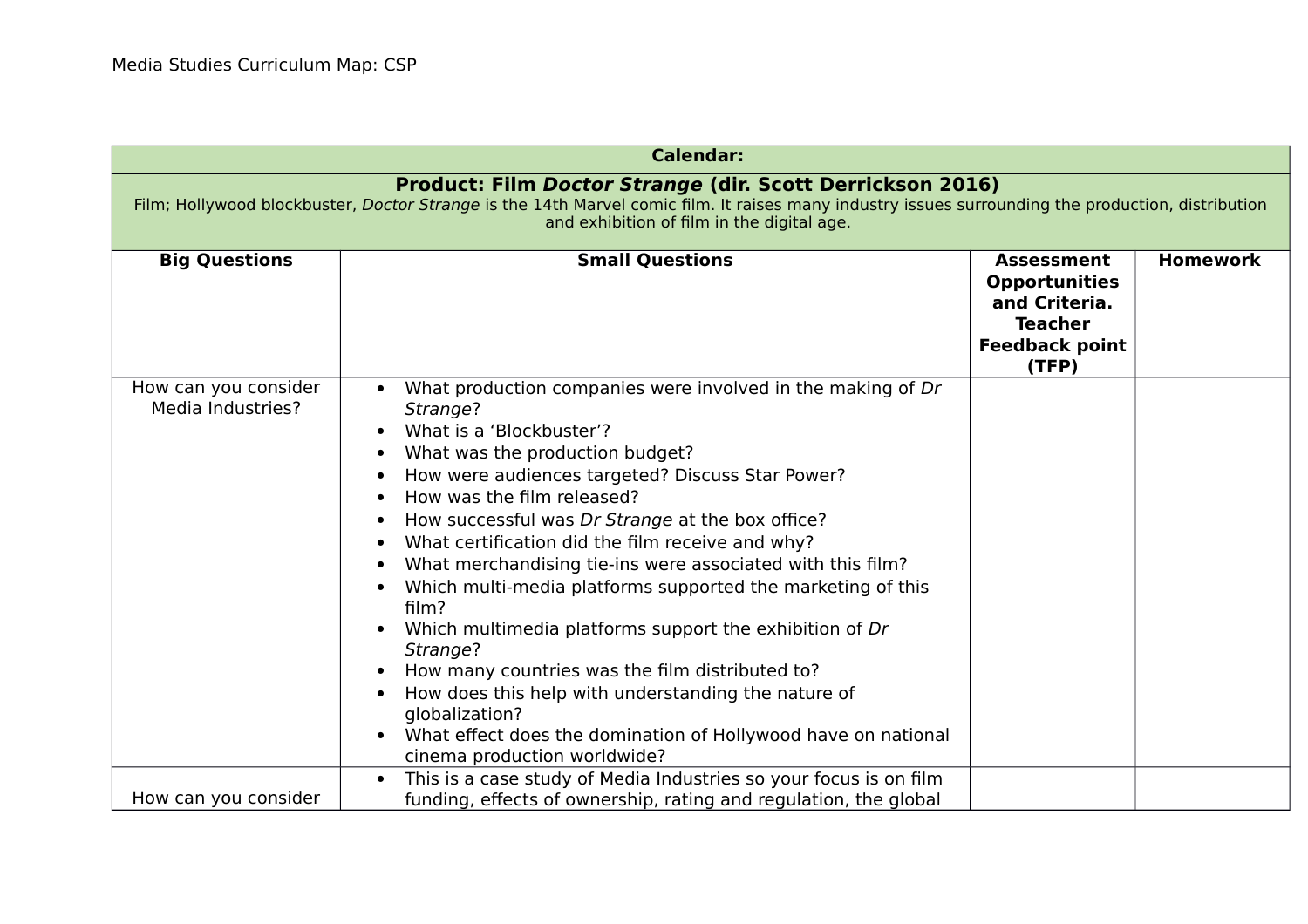| the Historical, Social | scale of the film industry as well as other industry issues.    |  |
|------------------------|-----------------------------------------------------------------|--|
| and Cultural Contexts? | You will need to make explicit comparisons with your other film |  |
|                        | CSP: I, Daniel Blake.                                           |  |

| <b>Calendar:</b>                                                                                                                                                                                                                                                                                                                               |                                                                                                                                                                                                                                                                                                                                                                                                                                                                                                                                                                                                                                                                                                                      |                                                                                                                |                 |
|------------------------------------------------------------------------------------------------------------------------------------------------------------------------------------------------------------------------------------------------------------------------------------------------------------------------------------------------|----------------------------------------------------------------------------------------------------------------------------------------------------------------------------------------------------------------------------------------------------------------------------------------------------------------------------------------------------------------------------------------------------------------------------------------------------------------------------------------------------------------------------------------------------------------------------------------------------------------------------------------------------------------------------------------------------------------------|----------------------------------------------------------------------------------------------------------------|-----------------|
| Product: Film I, Daniel Blake (dir Ken Loach, 2016)<br>I, Daniel Blake is a British Social Realism film directed by veteran left wing film maker Ken Loach. It raises many industry issues including lack of<br>access to funding for independent film production, and difficulties of distribution and exhibition for limited audience films. |                                                                                                                                                                                                                                                                                                                                                                                                                                                                                                                                                                                                                                                                                                                      |                                                                                                                |                 |
| <b>Big Questions</b>                                                                                                                                                                                                                                                                                                                           | <b>Small Questions</b>                                                                                                                                                                                                                                                                                                                                                                                                                                                                                                                                                                                                                                                                                               | <b>Assessment</b><br><b>Opportunities</b><br>and Criteria.<br><b>Teacher</b><br><b>Feedback point</b><br>(TFP) | <b>Homework</b> |
| How can you consider<br>Media Industries?                                                                                                                                                                                                                                                                                                      | What production companies were involved in the making of I,<br>Daniel Blake? What is 'Independent cinema'?<br>What was the production budget?<br>$\bullet$<br>How were audiences targeted? Discuss 'Director Power'?<br>How was the film released? How successful was I, Daniel Blake<br>at the box office?<br>What certification did the film receive and why?<br>What merchandising tie-ins were associated with this film?<br>Which multi-media platforms supported the marketing of this<br>film?<br>Which multimedia platforms support the exhibition of <i>I, Daniel</i><br>Blake?<br>How many countries was the film distributed to?<br>How does this help with understanding the nature of<br>globalization? |                                                                                                                |                 |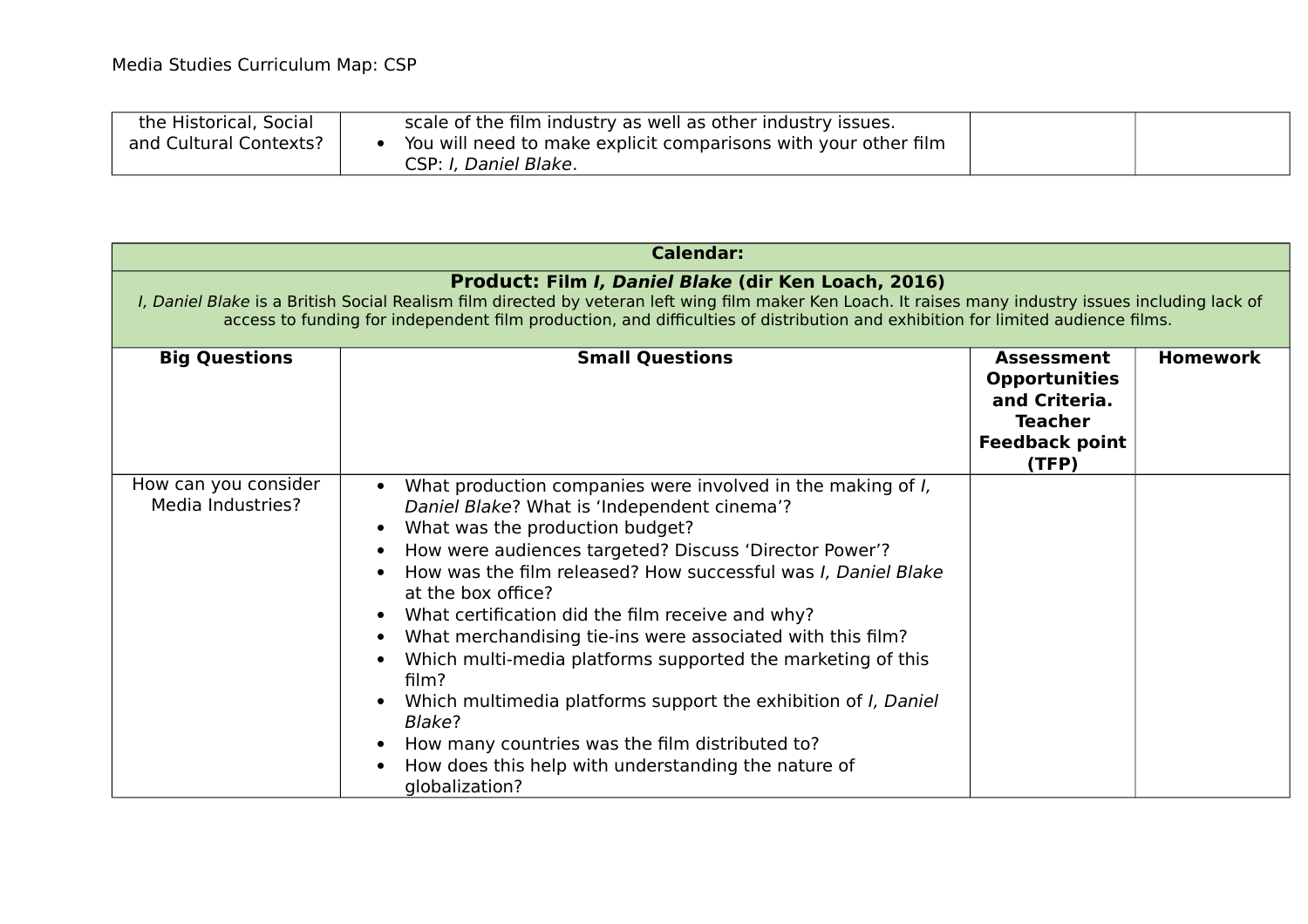|                                                                          | What effect does the domination of Hollywood have on national<br>cinema production worldwide?                                                                                                                                                                                                |  |
|--------------------------------------------------------------------------|----------------------------------------------------------------------------------------------------------------------------------------------------------------------------------------------------------------------------------------------------------------------------------------------|--|
| How can you consider<br>the Historical, Social<br>and Cultural Contexts? | This is a case study of Media Industries so your focus is on film<br>funding, effects of ownership, rating and regulation, the global<br>scale of the film industry as well as other industry issues.<br>You will need to make explicit comparisons with your other film<br>CSP: Dr Strange. |  |

| <b>Calendar:</b>                                                                                                                                                                                                                                                                                                                                                                                                           |                                                                                                                                                                                                                                                                                                                                                                                                                                                                                                                                                                       |                                                                                                                |                 |
|----------------------------------------------------------------------------------------------------------------------------------------------------------------------------------------------------------------------------------------------------------------------------------------------------------------------------------------------------------------------------------------------------------------------------|-----------------------------------------------------------------------------------------------------------------------------------------------------------------------------------------------------------------------------------------------------------------------------------------------------------------------------------------------------------------------------------------------------------------------------------------------------------------------------------------------------------------------------------------------------------------------|----------------------------------------------------------------------------------------------------------------|-----------------|
| <b>Product: Print (Magazines) - Front cover of Tatler April 2017</b><br>Tatler is an upmarket lifestyle/consumer magazine which offers some clear contrasts with Reveal. It is aimed at a very specific audience and is<br>probably not a product normally engaged with by the majority of students. The product raises issues of perceived quality and offers plenty of<br>opportunities for analysis and interpretation. |                                                                                                                                                                                                                                                                                                                                                                                                                                                                                                                                                                       |                                                                                                                |                 |
| <b>Big Questions</b>                                                                                                                                                                                                                                                                                                                                                                                                       | <b>Small Questions</b>                                                                                                                                                                                                                                                                                                                                                                                                                                                                                                                                                | <b>Assessment</b><br><b>Opportunities</b><br>and Criteria.<br><b>Teacher</b><br><b>Feedback point</b><br>(TFP) | <b>Homework</b> |
| How can you apply<br><b>Media Language?</b>                                                                                                                                                                                                                                                                                                                                                                                | How could you perform a semiotic analysis in order to<br>understand the ways in which meanings are created? Consider<br>design and layout, typography, use of colour and language.<br>What are the choices of elements and the relationships between<br>them (including juxtapositions)?<br>How do the elements conform to or reject the conventions of the<br>magazine cover genre?<br>How is media language used to target and address a specific<br>audience?<br>How are narrative devices used to tempt prospective buyers to<br>delve further into the magazine? |                                                                                                                |                 |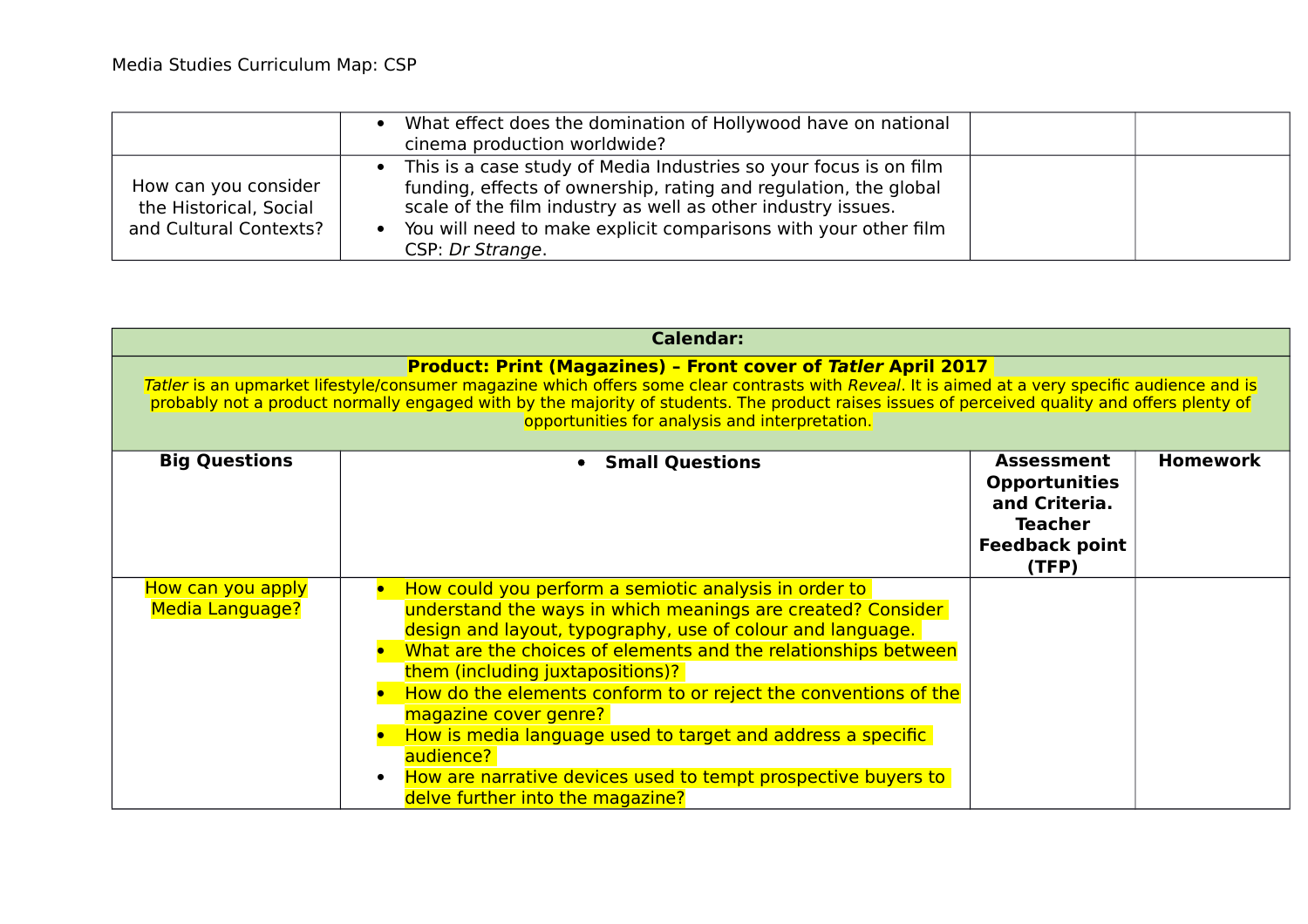| How can you consider<br>ideas on Media<br>Representation?                | How have the producers of Tatler chosen to represent the<br>people, issues and ideas they have selected?<br>What are the reasons for using stereotypes and the under-<br>representation or misrepresentation of social groups or<br>individuals?<br>How do audiences interpret the representations on the cover of<br>Tatler and how are these interpretations influenced by the<br>identity of the reader? |  |
|--------------------------------------------------------------------------|-------------------------------------------------------------------------------------------------------------------------------------------------------------------------------------------------------------------------------------------------------------------------------------------------------------------------------------------------------------------------------------------------------------|--|
| How can you consider<br>the Historical, Social<br>and Cultural Contexts? | By contrasting this cover with the cover of Reveal<br>What is the relationship between magazines and the contexts of<br>their production? What issues does Tatler prefer to deal with?<br>What are the values and beliefs implied by the choice and the<br>presentation of contents that is illustrated by the front cover?                                                                                 |  |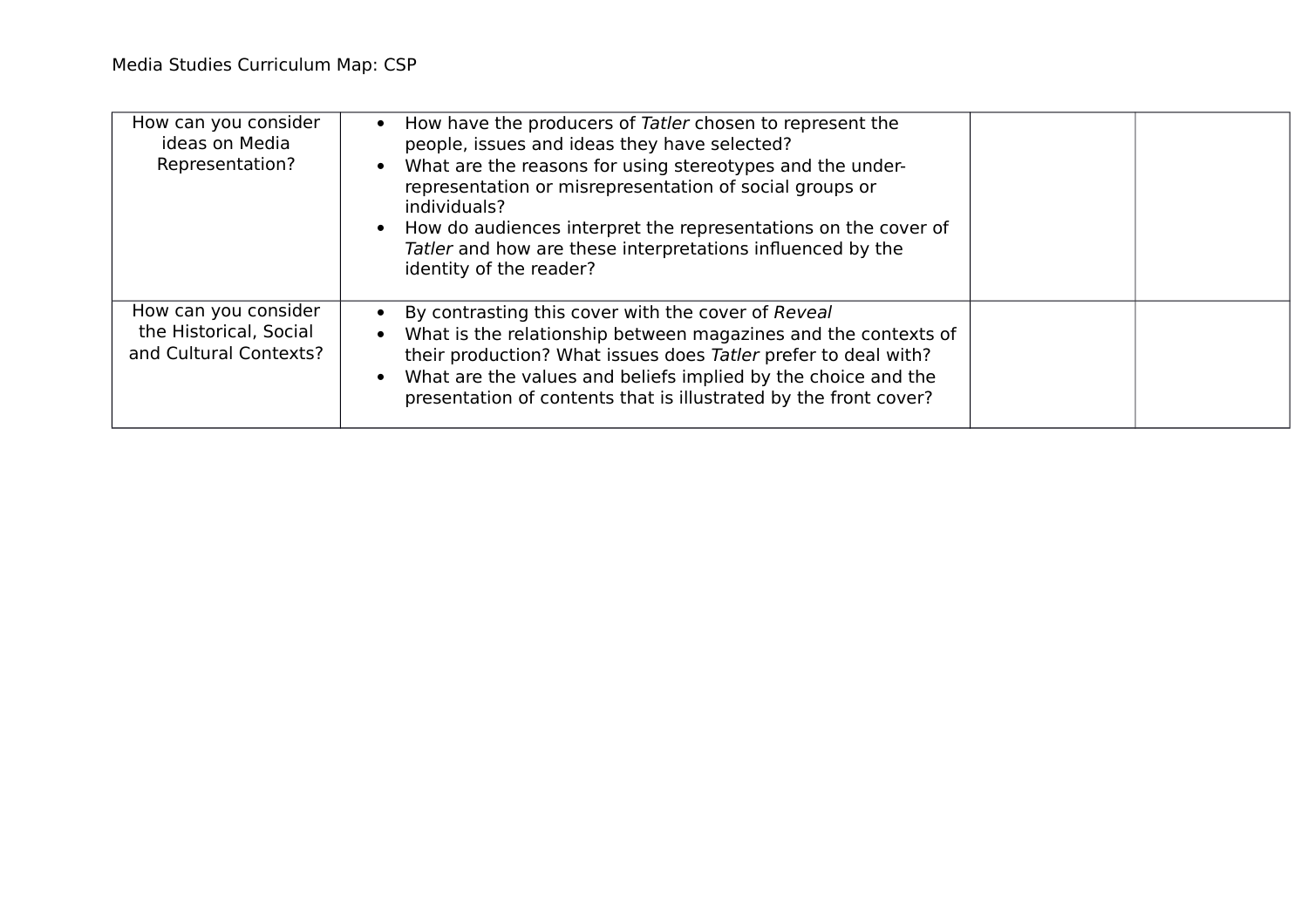| <b>Calendar:</b> |  |
|------------------|--|
|                  |  |

#### **Product: Print (Magazines) – Front cover of Reveal 18 March 2017**

Reveal was a lifestyle/celebrity magazine which offers some clear contrasts with Tatler. It is aimed at a very specific audience and is probably not a product normally engaged with by the majority of students. The product raises issues of perceived quality and offers plenty of opportunities for analysis and interpretation. The magazine is no longer in print but teaching should focus on this front cover.

| <b>Big Questions</b>                   | • Small Questions                                                                                                                                                                                                                                                                                                                                                                                                                                                                                                                                                     | <b>Assessment</b><br><b>Opportunities</b><br>and Criteria.<br><b>Teacher</b><br><b>Feedback point</b><br>(TFP) | <b>Homework</b> |
|----------------------------------------|-----------------------------------------------------------------------------------------------------------------------------------------------------------------------------------------------------------------------------------------------------------------------------------------------------------------------------------------------------------------------------------------------------------------------------------------------------------------------------------------------------------------------------------------------------------------------|----------------------------------------------------------------------------------------------------------------|-----------------|
| How can you apply<br>Media Language?   | How could you perform a semiotic analysis in order to<br>understand the ways in which meanings are created? Consider<br>design and layout, typography, use of colour and language.<br>What are the choices of elements and the relationships between<br>them (including juxtapositions)?<br>How do the elements conform to or reject the conventions of the<br>magazine cover genre?<br>How is media language used to target and address a specific<br>audience?<br>How are narrative devices used to tempt prospective buyers to<br>delve further into the magazine? |                                                                                                                |                 |
| How can you consider<br>ideas on Media | How have the producers of Reveal chosen to represent the<br>people, issues and ideas they have selected?                                                                                                                                                                                                                                                                                                                                                                                                                                                              |                                                                                                                |                 |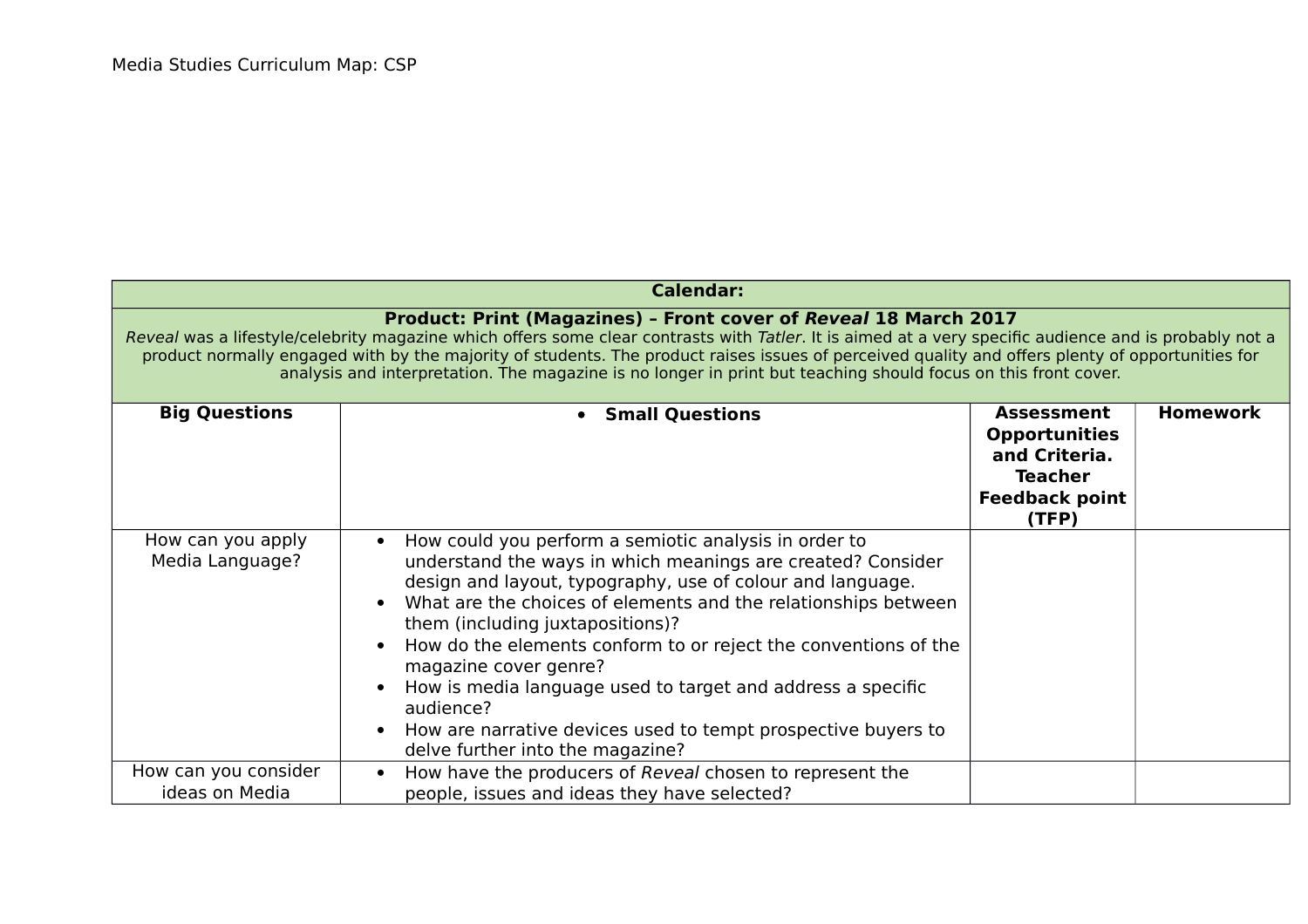| Representation?                                                          | What are the reasons for using stereotypes and the under-<br>representation or misrepresentation of social groups or<br>individuals?<br>How do audiences interpret the representations on the cover of<br>Revel and how are these interpretations influenced by the<br>identity of the reader?                              |  |
|--------------------------------------------------------------------------|-----------------------------------------------------------------------------------------------------------------------------------------------------------------------------------------------------------------------------------------------------------------------------------------------------------------------------|--|
| How can you consider<br>the Historical, Social<br>and Cultural Contexts? | By contrasting this cover with the cover of Tatler<br>What is the relationship between magazines and the contexts of<br>their production? What issues does Reveal prefer to deal with?<br>What are the values and beliefs implied by the choice and the<br>presentation of contents that is illustrated by the front cover? |  |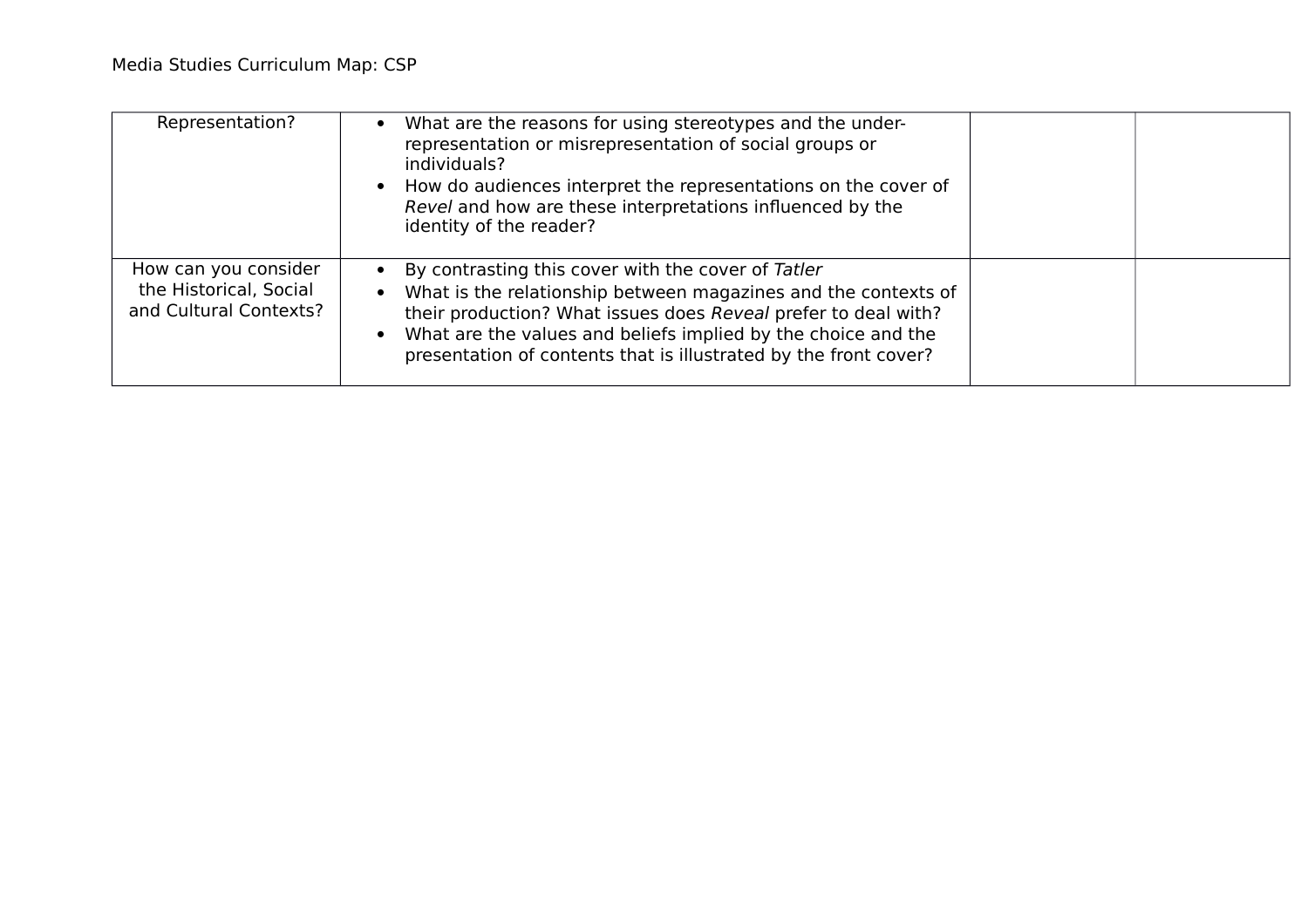| <b>Calendar:</b><br><b>Product:</b><br>Music Video: Arctic Monkeys - I Bet You Look Good on the Dance Floor (2005)<br>I Bet You Look Good on the Dance Floor does have some cultural significance as a key moment in major structural changes within the music<br>industry. The product relates to emerging, future developments in the media as it represents a change in the way that artists could, potentially,<br>build and communicate with an audience. |                                                                                                                                                                                                                                                                                                                                                                                                                                                                                                                                                                                   |  |  |
|----------------------------------------------------------------------------------------------------------------------------------------------------------------------------------------------------------------------------------------------------------------------------------------------------------------------------------------------------------------------------------------------------------------------------------------------------------------|-----------------------------------------------------------------------------------------------------------------------------------------------------------------------------------------------------------------------------------------------------------------------------------------------------------------------------------------------------------------------------------------------------------------------------------------------------------------------------------------------------------------------------------------------------------------------------------|--|--|
|                                                                                                                                                                                                                                                                                                                                                                                                                                                                |                                                                                                                                                                                                                                                                                                                                                                                                                                                                                                                                                                                   |  |  |
| How can you consider<br>ideas on Media<br>Audiences?                                                                                                                                                                                                                                                                                                                                                                                                           | How does the <i>I Bet You Look Good on the Dance Floor video</i><br>target and address its audience?<br>How do Arctic Monkeys use video to project their image?<br>How did Arctic Monkeys exploit the online presence and niche<br>$\bullet$<br>nature of their fanbase?<br>Considering the nature of music video itself how is this a<br>primary means whereby the band/ artist projects an image?<br>How much control they have over that image and the very<br>different perceptions of that image?<br>What are the pleasures and rewards for music video audience<br>members? |  |  |
| How can you consider<br>Media Industries?                                                                                                                                                                                                                                                                                                                                                                                                                      | Why is this video seen as a turning point in the relationship<br>$\bullet$<br>between the music industry, artists and fans?                                                                                                                                                                                                                                                                                                                                                                                                                                                       |  |  |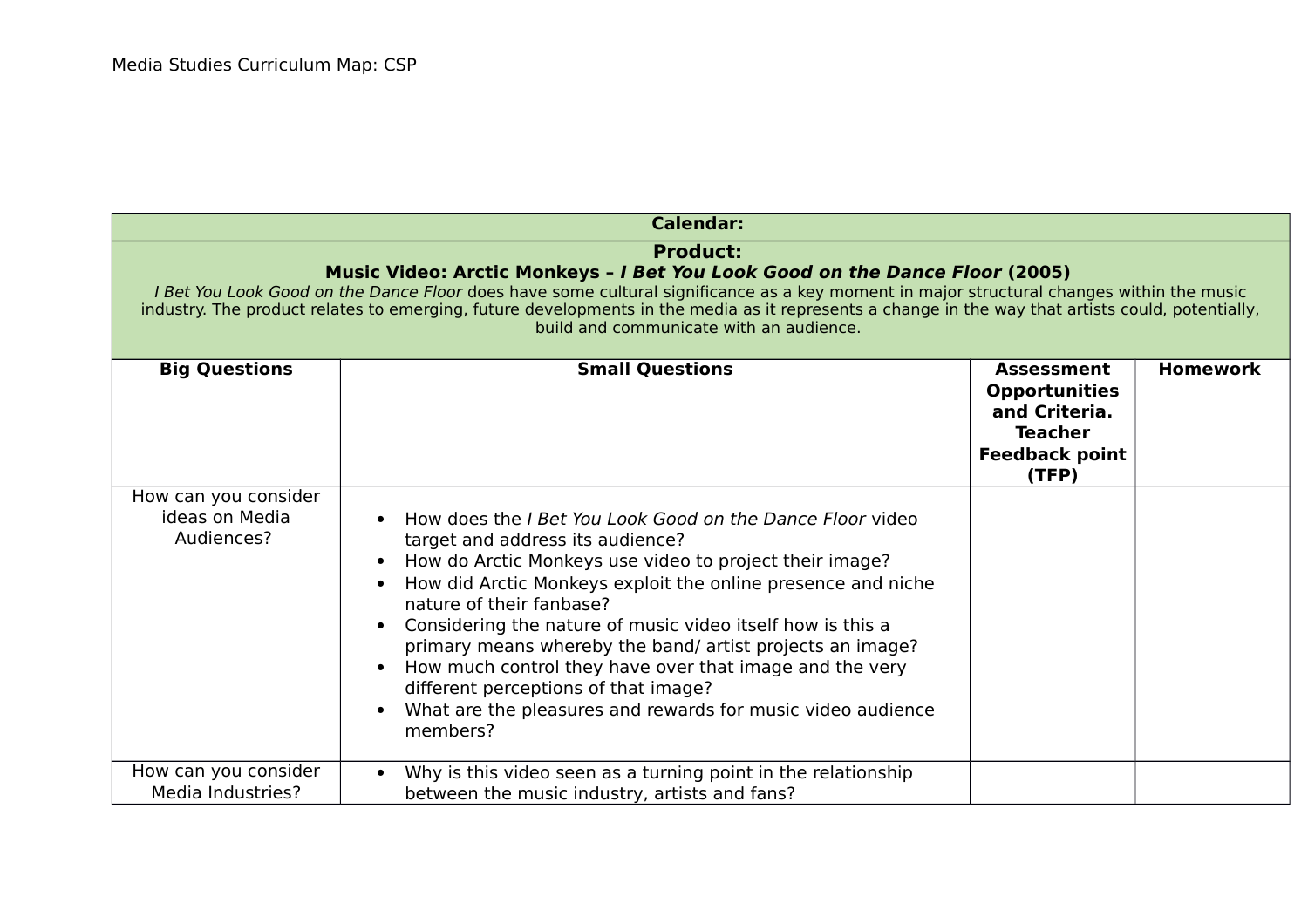|                                                                          | How have technological developments enabled bands/artists like<br>Arctic Monkeys to self-produce their own artistic output?<br>What are the implications of these challenges to mainstream<br>music producers and publishers?<br>• How are music videos rated and regulated in the UK? |  |
|--------------------------------------------------------------------------|----------------------------------------------------------------------------------------------------------------------------------------------------------------------------------------------------------------------------------------------------------------------------------------|--|
| How can you consider<br>the Historical, Social<br>and Cultural Contexts? | How are The Arctic Monkeys seen as a case study comparable to<br>other key events in the history of popular music such as the<br>Beatles?<br>Discuss their own record label and the rejection of stadium and<br>pomp rock by the punk explosion.                                       |  |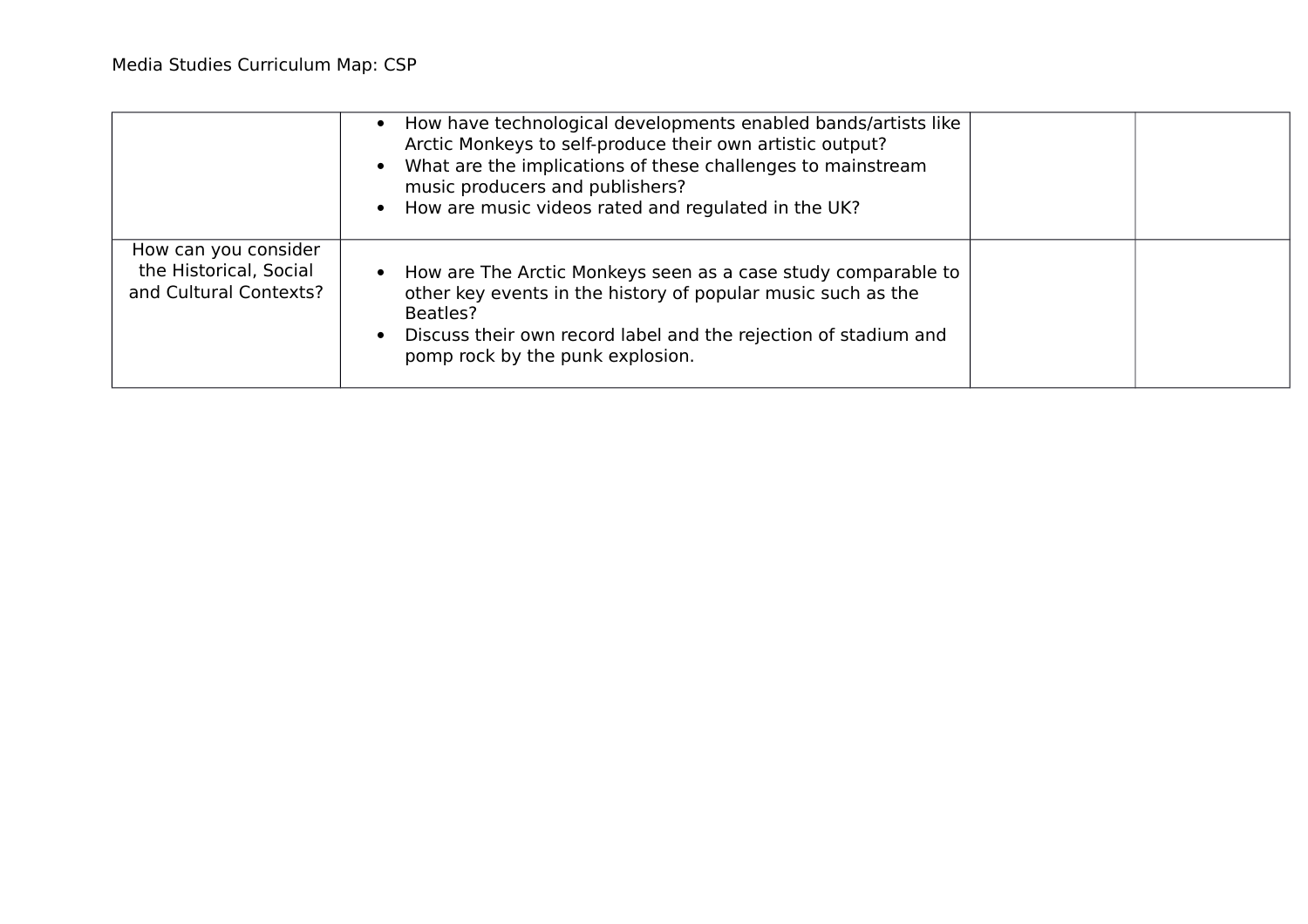| <b>Calendar:</b>                                                                                                                                                                                                                                                                                                                                                                                                                  |                                                                                                                                                                                                                                                                                                                                                                                            |                                                                                                                |                 |
|-----------------------------------------------------------------------------------------------------------------------------------------------------------------------------------------------------------------------------------------------------------------------------------------------------------------------------------------------------------------------------------------------------------------------------------|--------------------------------------------------------------------------------------------------------------------------------------------------------------------------------------------------------------------------------------------------------------------------------------------------------------------------------------------------------------------------------------------|----------------------------------------------------------------------------------------------------------------|-----------------|
| <b>Product: Music Video: One Direction - History</b><br>This 2015 video self-referentially covers the band's own history since their creation during 2010's X-Factor. Their debt to Simon Cowell is<br>acknowledged in the video. This product provides interesting opportunities to study convergence between media industries, the role of video in<br>reaching audiences and the relationship between producers and audiences. |                                                                                                                                                                                                                                                                                                                                                                                            |                                                                                                                |                 |
| <b>Big Questions</b>                                                                                                                                                                                                                                                                                                                                                                                                              | <b>Small Questions</b>                                                                                                                                                                                                                                                                                                                                                                     | <b>Assessment</b><br><b>Opportunities</b><br>and Criteria.<br><b>Teacher</b><br><b>Feedback point</b><br>(TFP) | <b>Homework</b> |
| How can you consider<br>ideas on Media<br>Audiences?                                                                                                                                                                                                                                                                                                                                                                              | How does the History video target and address its audience?<br>How do One Direction use video to project their image?<br>What assumptions have the producers of History made about<br>their target audience?<br>In which audiences consume and use music video such as this?<br>How and why do audience responses vary?<br>Do these responses to music video change over time?             |                                                                                                                |                 |
| How can you consider<br>Media Industries?                                                                                                                                                                                                                                                                                                                                                                                         | What is the relationship between the video (and the timing of its<br>$\bullet$<br>release) and other One Direction products such as singles and<br>albums?<br>How influential are record companies (like Simon Cowell's Syco)<br>in determining the form and content of music videos like<br>History?<br>What role has music video played in One Direction's global<br>commercial success? |                                                                                                                |                 |